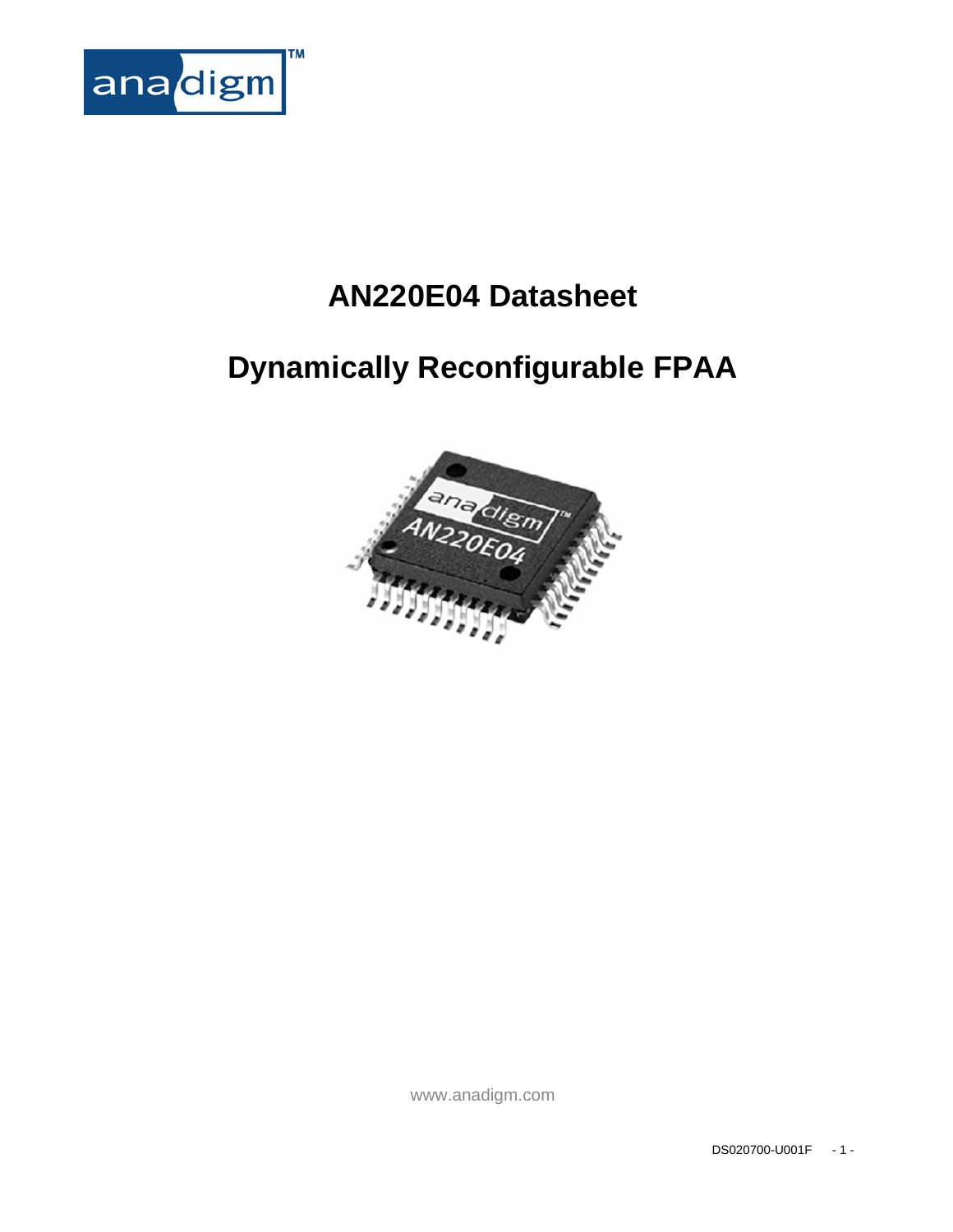#### Disclaimer

Anadigm reserves the right to make any changes without further notice to any products herein. Anadigm makes no warranty, representation or guarantee regarding the suitability of its products for any particular purpose, nor does Anadigm assume any liability arising out of the application or use of any product or circuit, and specifically disclaims any and all liability, including with out limitation consequential or incidental damages. "Typical" parameters can and do vary in different applications. All operating parameters, including "Typicals" must be validated for each customer application by customer's technical experts. Anadigm does not in this document convey any license under its patent rights nor the rights of others. Anadigm software and associated products cannot be used except strictly in accordance with an Anadigm software license. The terms of the appropriate Anadigm software license shall prevail over the above terms to the extent of any inconsistency.

> © Anadigm®, Inc. 2003 - 2010 All Rights Reserved.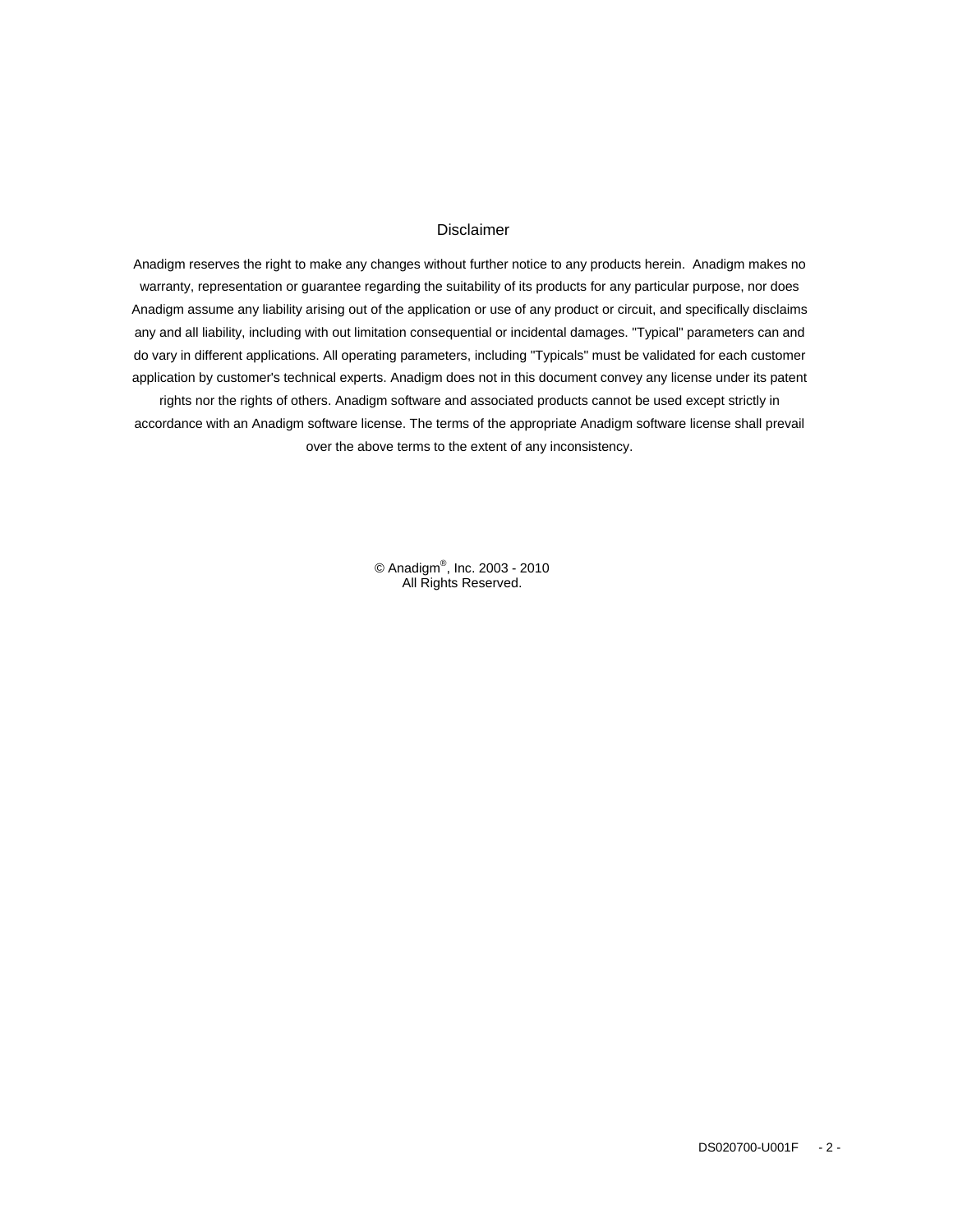#### **PRODUCT AND ARCHITECTURE OVERVIEW**

The AN220E04 is the first member of Anadigm®'s second generation FPAA family – the Anadigmvortex family. Based on a fully differential switched-capacitor architecture, this new product family features higher bandwidth, improved total harmonic distortion (THD) and the ability to implement a host of advanced functions.

The AN220E04 consists of a 2 x 2 matrix of fully configurable switched capacitor configurable analog blocks (CABs), enmeshed in a fabric of programmable interconnect resources. These programmable features are directed by an on-chip SRAM configuration memory. The four CABs have access to a single Look-Up Table (LUT) which can be used to implement non linear functions such as user-defined input-to-output transfer functions, and arbitrary signal waveform generation.

Analog input signals come in from the outside world via the four input cells. The fourth input cell of the AN220E04 has a special 'multiplexing' feature which allows the connection of up to four unique signal sources. An input cell can accept either a singleended signal or a differential signal pair. The input cells each have built-in programmable anti-aliasing filters, as well as a high gain amplifier which has an optional chopper stabilized operating mode designed for use with signals requiring significant gain and hence ultra low input offset voltages.

The AN220E04 is also designed to support dynamic reconfiguration. There are two memories on the AN220E04:

#### **PRODUCT FEATURES**

- **Dynamic reconfiguration**
- Fully differential architecture
- Fully differential I/O buffering with options for single ended to differential conversion
- Low input offset through chopper stabilized amplifiers
- Built-in Successive Approximation Register (SAR)
- 256 Byte Look-Up Table (LUT) for linearization and arbitrary signal generation
- 4:1 Input multiplexer
- Typical Signal Bandwidth: DC-2MHz (Bandwidth is CAM dependent)
- Signal to Noise Ratio:
	- o Broadband 80dB
	- o Narrowband (audio) 100dB
- Total Harmonic Distortion (THD): 80dB
- DC offset <100µV
- Package: 44-pin QFP
	- o Lead pitch 0.8mm
- Supply voltage: 5V

#### **ORDERING CODES**

| AN220E04-QFPSP                  | Dynamically reconfigurable FPAA<br>Sample Pack            |
|---------------------------------|-----------------------------------------------------------|
| AN220E04-QFPTY                  | Dynamically reconfigurable FPAA<br>Tray (96 pcs)          |
| AN220E04-QFPTR                  | Dynamically reconfigurable FPAA<br>Tape & Reel (1000 pcs) |
| AN220D04-EVAL<br>AN220D04-DEVLP | AN220E04 Evaluation Kit<br>AN220E04 Development Kit       |



#### **Figure 1: Architectural overview of the AN220E04 device**

Shadow SRAM and Configuration SRAM. The new reconfiguration data is stored in the Shadow SRAM, which can then be transferred to the Configuration SRAM at just a single clock edge providing for synchronized on-the-fly update of the analog circuit function.

### **APPLICATIONS**

- Real-time software control of analog system peripherals
- Intelligent sensors
- Adaptive filtering and control
- Adaptive DSP front-end
- Adaptive industrial control and automation
- Self-calibrating systems
- Compensation for aging of system components
- Dynamic recalibration of remote systems
- Ultra-low frequency signal conditioning
- Custom analog signal processing



[*For more detailed information on the features of the AN220E04 device, please refer to the AN120E04/AN220E04 User Manual*]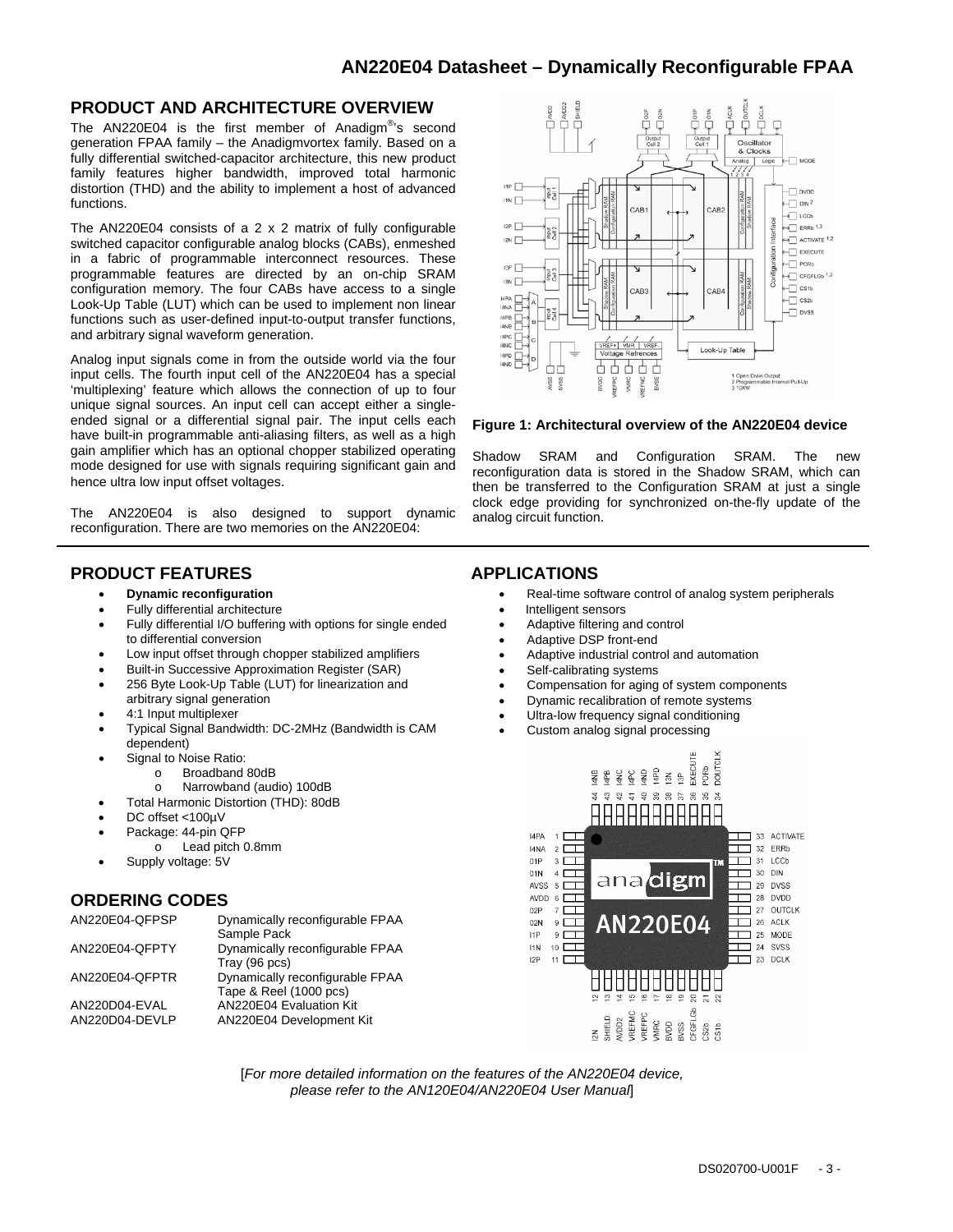### **ELECTRICAL CHARACTERISTICS**

#### **Absolute Maximum Ratings**

| <b>Parameter</b>                     | Symbol                                     | Min     | Typ | <b>Max</b>  | Unit | <b>Comment</b>                                                          |
|--------------------------------------|--------------------------------------------|---------|-----|-------------|------|-------------------------------------------------------------------------|
| <b>DC Power Supplies</b>             | AVDD(2)<br><b>BVDD</b><br><b>DVDD</b>      | $-0.5$  |     | 5.5V        |      | AVSS, BVSS, DVSS and SVSS all<br>held to 0.0 V $^{\circ}$               |
| xVDD to xVDD Offset                  |                                            | $-0.5$  |     | 0.5         | V    | Ideally all supplies should be at the<br>same voltage                   |
| Package Power Dissipation            | Pmax $25^{\circ}$ C<br>Pmax $85^{\circ}$ C |         |     | 1.8<br>0.73 | W    | Still air, No heatsink, 4 layer board,<br>44 pins. $\theta$ ja = 55°C/W |
| Analog and Digital Input Voltage     | Vinmax                                     | Vss-0.5 |     | Vdd+0.5     | V    |                                                                         |
| <b>Ambient Operating Temperature</b> | Top                                        | $-40$   |     | 85          | °C   |                                                                         |
| Storage Temperature                  | Tsta                                       | $-65$   |     | 150         | °C   |                                                                         |

a Absolute Maximum DC Power Supply Rating - The failure mode is non-catastrophic for Vdd of up to 7 volts, but will cause reduced operating life time. The additional stress caused by higher local electric fields within the CMOS circuitry may induce metal migration, oxide leakage and other time/quality related issues.

#### **Recommended Operating Conditions**

| <b>Parameter</b>      | Symbol                                | Min            | <b>Typ</b>               | Max         | Unit | <b>Comment</b>                                     |
|-----------------------|---------------------------------------|----------------|--------------------------|-------------|------|----------------------------------------------------|
| DC Power Supplies     | AVDD(2)<br><b>BVDD</b><br><b>DVDD</b> | 4.75           | 5.00                     | 5.25        | V    | AVSS, BVSS, DVSS and SVSS all<br>held to 0 V       |
| Analog Input Voltage. | Vina                                  | <b>VMR-1.9</b> | ۰                        | $VMR+1.9$   | V    | VMR is 2.0 volts above AVSS                        |
| Digital Input Voltage | Vind                                  |                | $\blacksquare$           | <b>DVDD</b> |      |                                                    |
| Junction Temp         |                                       | -40            | $\overline{\phantom{0}}$ | 125         | °C   | Assume a package $\theta$ ja = 55°C/W <sup>b</sup> |

b In order to calculate the junction temperature you must first empirically determine the current draw (total Idd) for the design. Once the current consumption established then the following formula can be used; Tj = Ta + Idd x Vdd x 55 °C/W, where Ta is the ambient temperature. The worst case  $\theta$ ja of 55 °C/W assumes no air flow and no additional heatsink of any type.

#### **General Digital I/O Characteristics (Vdd = 5v +/- 10%, -40 to 85 deg.C)**

| <b>Parameter</b>        | Symbol      | Min            | <b>Typ</b>               | Max  | Unit           | <b>Comment</b>                     |
|-------------------------|-------------|----------------|--------------------------|------|----------------|------------------------------------|
| Input Voltage Low       | Vih         | 0              |                          | 30   |                | % of DVDD                          |
| Input Voltage High      | Vil         | 70             | $\overline{\phantom{0}}$ | 100  | $\blacksquare$ | % of DVDD                          |
| Output Voltage Low      | Vol         | 0              |                          | 20   |                | % of DVDD                          |
| Output Voltage High     | Voh         | 80             |                          | 100  |                | % of DVDD                          |
| Input Leakage Current   | lil         | $\blacksquare$ |                          | ±1.0 | μA             | All pins except DCLK               |
| Input Leakage Current   | lil         |                | ±12.0                    |      | μA             | DCLK if a crystal is connected and |
|                         |             |                |                          |      |                | the on-chip oscillator is used     |
| Max. Capacitive Load    | Cmax        |                |                          | 10   | pF             | The maximum load for a digital     |
|                         |             |                |                          |      |                | output is 10 pF // 10 Kohm         |
| Min. Resistive Load     | <b>Rmin</b> | 10             |                          |      | Kohm           | The maximum load for a digital     |
|                         |             |                |                          |      |                | output is 10 pF // 10 Kohm         |
| <b>DCLK Frequency</b>   | Fmax        |                |                          | 40   | <b>MHz</b>     | For $MODE = 1$ , Max DCLK is       |
|                         |             |                |                          |      |                | 16 MHz                             |
| <b>ACLK Frequency</b>   | Fmax        |                |                          | 40   | <b>MHz</b>     | Divide down to <8 MHz prior to use |
|                         |             |                |                          |      |                | as a CAB clock                     |
| <b>Clock Duty Cycle</b> |             | 45             |                          | 55   | $\%$           | All clocks                         |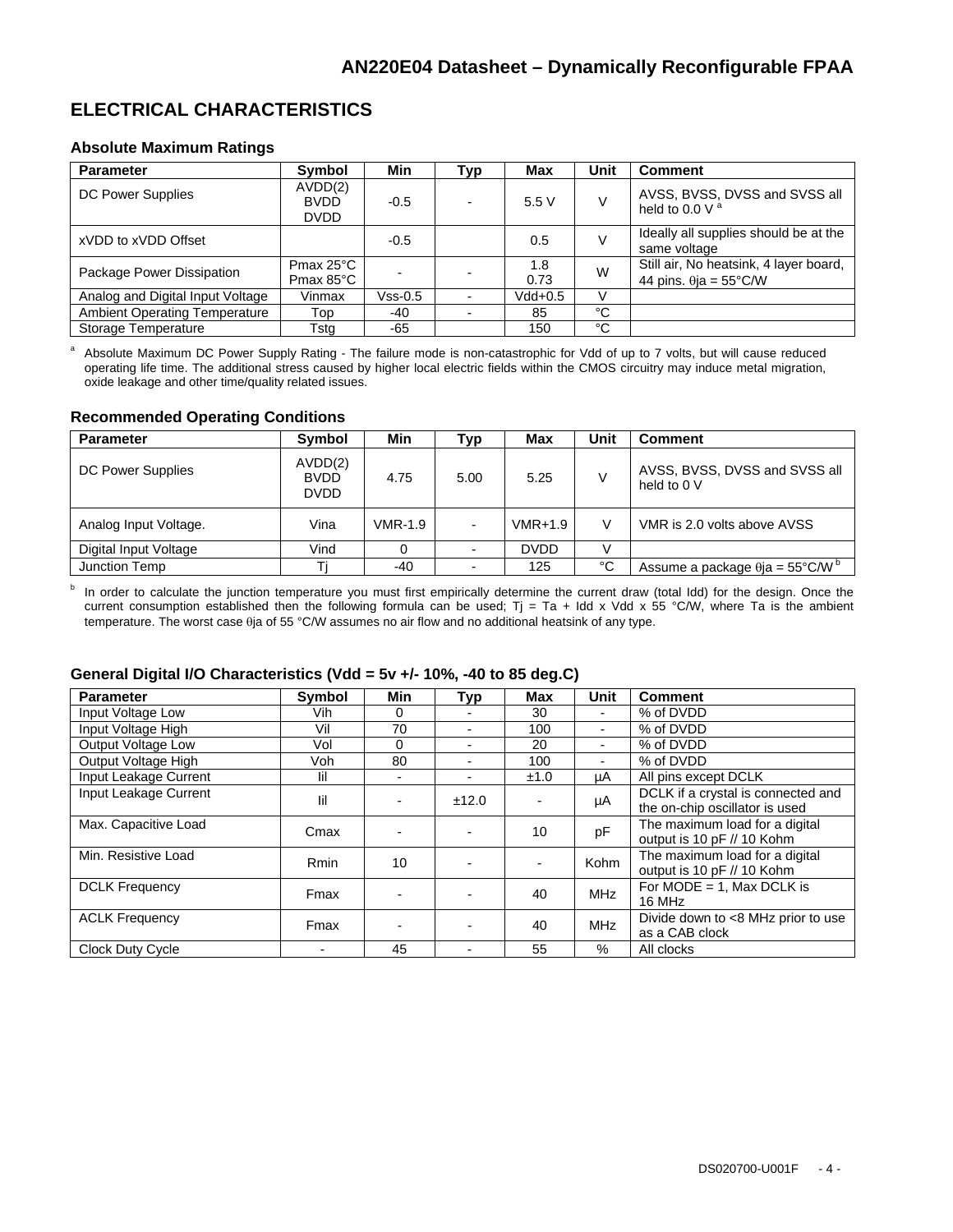### **Detailed Digital I/O Interface Characteristics: Vdd = 5.0volts**

### **LCCb**

| <b>Parameter</b>      | <b>Symbol</b>  | Min  | Typ                      | <b>Max</b> | Unit | <b>Comment</b>                |
|-----------------------|----------------|------|--------------------------|------------|------|-------------------------------|
| Output Voltage Low    | Vol            | Vss. |                          | 150        | mV   | Load 20pF//50Kohm to Vss      |
| Output Voltage High   | Voh            | 4.5  | $\overline{\phantom{a}}$ | Vdd        |      | Load 20pF//50Kohm to Vss      |
| Max. Capacitive Load  | Cmax           |      |                          | 20         | рF   | Maximum load 20 pF // 50 Kohm |
| Min. Resistive Load   | Rmin           | 50   |                          |            | Kohm | Maximum load 20 pF // 50 Kohm |
| <b>Current Sink</b>   | <b>Isnkmax</b> |      | $\overline{\phantom{0}}$ | 15         | mA   | LCCb pin shorted to Vdd       |
| <b>Current Source</b> | <b>Isrcmax</b> |      | $\blacksquare$           |            | mA   | LCCb pin shorted to Vss       |

### **CFGFLG, ACTIVATE**

| <b>Parameter</b>                 | <b>Symbol</b>  | <b>Min</b> | Typ            | Max                      | Unit        | <b>Comment</b>                                                 |
|----------------------------------|----------------|------------|----------------|--------------------------|-------------|----------------------------------------------------------------|
| Input Voltage Low                | Vil            | $\Omega$   |                | 30                       | $\%$        | % of DVDD                                                      |
| Input Voltage High               | Vih            | 70         |                | 100                      | $\%$        | % of DVDD                                                      |
| <b>Output Voltage Low</b>        | Vol            | Vss        |                | 85                       | mV          | Pin load $=$<br>Internal pullup + 20pF//50K to Vss             |
| Output Voltage High              | Voh.           | 4.5        |                | Vdd                      | $\vee$      | Pin load $=$<br>Internal pullup + 20pF//50K to Vss             |
| <b>Output Voltage Low</b>        | Vol            | Vss        |                | 200                      | mV          | $Pin$ Load $=$<br>External 5K ohm pullup +<br>20pF//50K to Vss |
| Output Voltage High              | Voh            | 4.5        |                | Vdd                      | V           | Pin Load $=$<br>External 5Kohm pullup +<br>20pF//50K to Vss    |
| Max. Capacitive Load             | Cmax           |            | $\blacksquare$ | 50                       | pF          | Maximum load 50 pF // 50 Kohm                                  |
| Min. Resistive Load              | Rmin           | 50         |                | $\overline{\phantom{0}}$ | <b>Kohm</b> | Maximum load 50 pF // 50 Kohm                                  |
| <b>Current Sink</b>              | Isnkmax        |            | $\blacksquare$ | 2.5                      | mA          | Pin shorted to Vdd                                             |
| <b>Current Source</b>            | <b>Isrcmax</b> |            | ۰.             | 200                      | μA          | Pin shorted to Vss                                             |
| <b>External Resistive Pullup</b> | Rpullupext     | 5          | 7.5            | 10                       | Kohm        | Use only if internal pullup is<br>deselected                   |

### **ERRb**

| <b>Parameter</b>                 | Symbol         | Min | <b>Typ</b>               | Max | Unit        | <b>Comment</b>                |
|----------------------------------|----------------|-----|--------------------------|-----|-------------|-------------------------------|
| Input Voltage Low                | Vil            | 0   |                          | 30  | $\%$        | % of DVDD                     |
| Input Voltage High               | Vih            | 70  |                          | 100 | $\%$        | % of DVDD                     |
| Output Voltage Low               | Vol            | Vss | $\overline{\phantom{0}}$ | 50  | mV          |                               |
| Output Voltage High              | Voh            | 4.9 | $\overline{\phantom{0}}$ | Vdd |             |                               |
| Max. Capacitive Load             | Cmax           |     |                          | 50  | pF          | Maximum load 50 pF // 50 Kohm |
| Min. Resistive Load              | Rmin           | 50  |                          |     | Kohm        | Maximum load 50 pF // 50 Kohm |
| <b>Current Sink</b>              | <b>Isnkmax</b> |     | $\overline{\phantom{0}}$ | 10  | mA          |                               |
| <b>Current Source</b>            | <b>Isrcmax</b> |     | $\overline{\phantom{0}}$ |     | uA          |                               |
| <b>External Resistive Pullup</b> | Rpullupext     | 10  | 10                       | 10  | <b>Kohm</b> |                               |

### **DCLK,Mode,DIN,EXECUTE,PORb,CS1b,CS2b**

| <b>Parameter</b>                  | Symbol | Min | ™vp                      | <b>Max</b> | Unit          | Comment   |
|-----------------------------------|--------|-----|--------------------------|------------|---------------|-----------|
| Input Voltage Low                 | Vil    |     | $\overline{\phantom{0}}$ | 30         | $\frac{0}{c}$ | % of DVDD |
| $\cdots$<br>Input Voltage<br>Hiah | Vir    | 70  | $\overline{\phantom{0}}$ | 100        | $\frac{0}{c}$ | % of DVDD |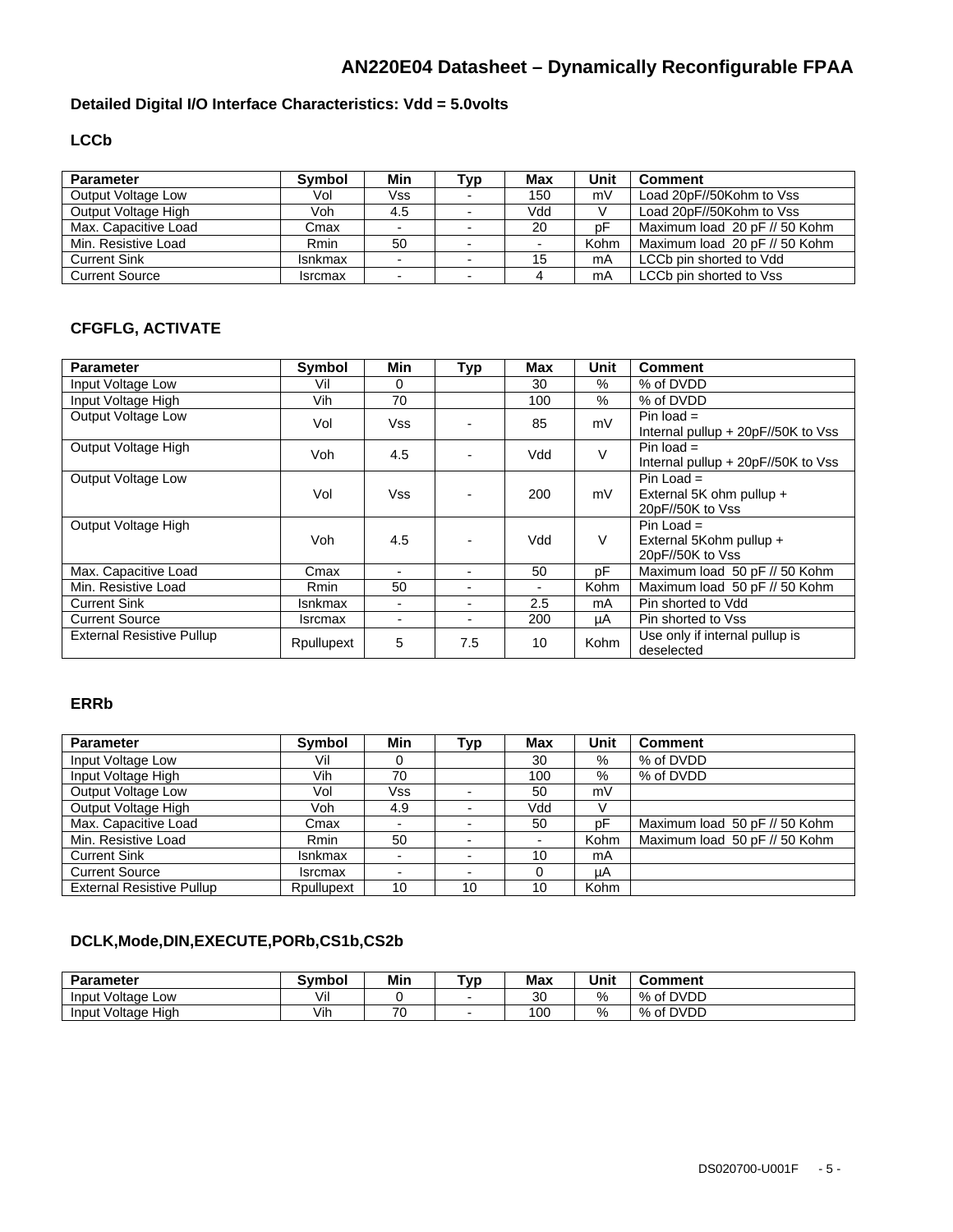### **OUTCLK/SPIMEM,DOUTCLK**

| <b>Parameter</b>      | <b>Symbol</b>  | Min | Typ                      | <b>Max</b> | Unit | <b>Comment</b>                |
|-----------------------|----------------|-----|--------------------------|------------|------|-------------------------------|
| Output Voltage Low    | Vol            |     | $\overline{\phantom{a}}$ | 20         | $\%$ | % of DVDD                     |
| Output Voltage High   | Voh            | 80  |                          | 100        | %    | % of DVDD                     |
| Max. Capacitive Load  | Cmax           |     | $\overline{\phantom{0}}$ | 50         | рF   | Maximum load 50 pF // 50 Kohm |
| Min. Resistive Load   | Rmin           | 10  |                          |            | Kohm | Maximum load 50 pF // 50 Kohm |
| <b>Current Sink</b>   | Isnkmax        |     | $\overline{\phantom{0}}$ |            | mA   |                               |
| <b>Current Source</b> | <b>Isrcmax</b> |     | $\overline{\phantom{0}}$ |            | mA   |                               |

#### **ACLK/SPIP**

| <b>Parameter</b>      | <b>Symbol</b>  | Min | Typ                      | <b>Max</b> | Unit | <b>Comment</b>                |
|-----------------------|----------------|-----|--------------------------|------------|------|-------------------------------|
| Input Voltage Low     | Vil            |     |                          | 30         | %    | % of DVDD                     |
| Input Voltage High    | Vih            | 70  |                          | 100        | $\%$ | % of DVDD                     |
| Output Voltage Low    | Vol            |     | $\overline{\phantom{0}}$ | 20         | %    | % of DVDD                     |
| Output Voltage High   | Voh            | 80  |                          | 100        | %    | % of DVDD                     |
| Max. Capacitive Load  | Cmax           |     |                          | 50         | рF   | Maximum load 50 pF // 50 Kohm |
| Min. Resistive Load   | Rmin           | 10  |                          |            | Kohm | Maximum load 50 pF // 50 Kohm |
| <b>Current Sink</b>   | <b>Isnkmax</b> |     | $\overline{\phantom{0}}$ | 15         | mA   |                               |
| <b>Current Source</b> | <b>Isrcmax</b> |     | $\overline{\phantom{0}}$ |            | mA   |                               |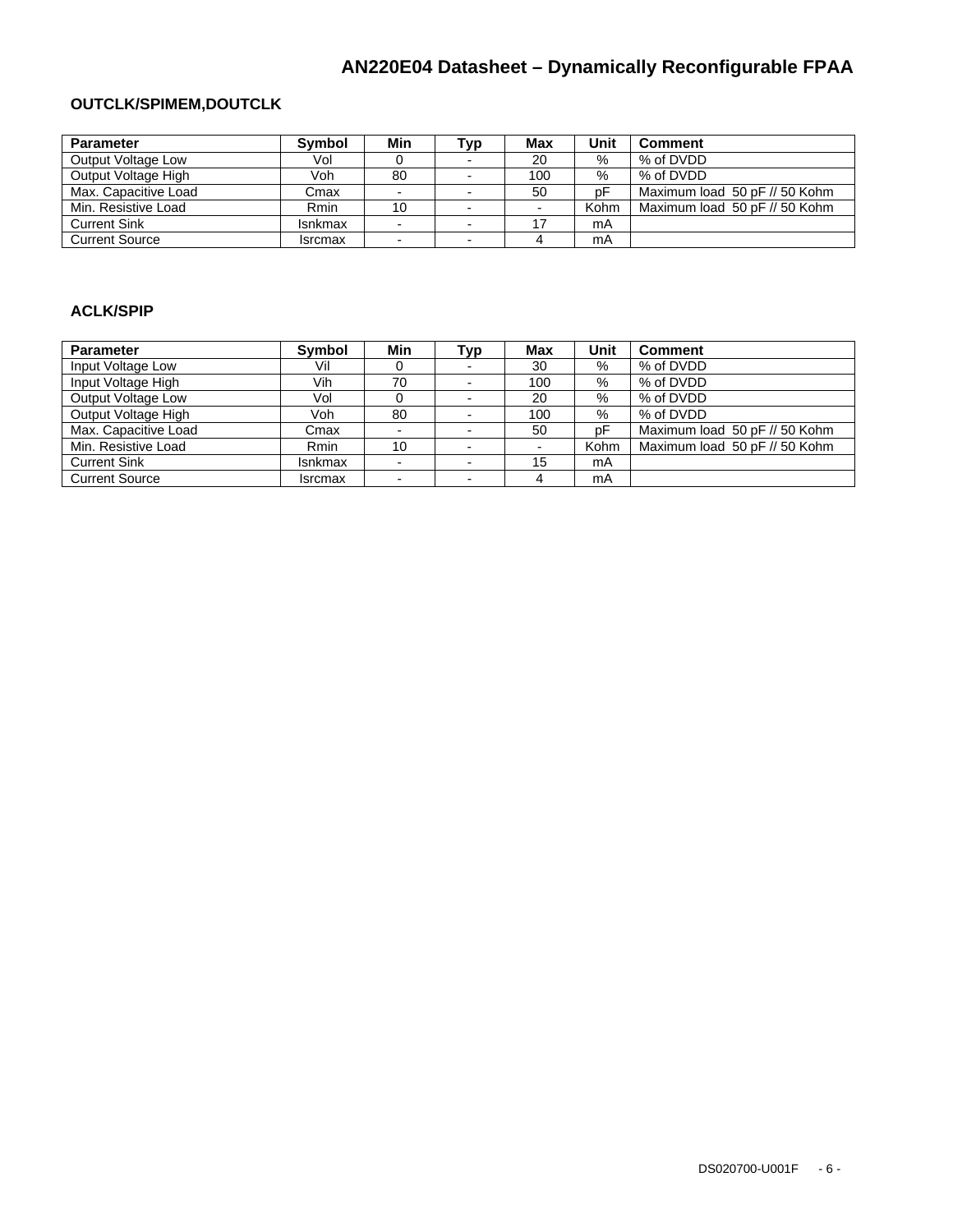#### **Analog Inputs General**

| <b>Parameter</b>                                             | Symbol   | Min      | Typ                      | <b>Max</b> | Unit       | <b>Comment</b>                                                                                                                                                                          |
|--------------------------------------------------------------|----------|----------|--------------------------|------------|------------|-----------------------------------------------------------------------------------------------------------------------------------------------------------------------------------------|
| High Precision Input Range <sup>c</sup>                      | Vina     | 0.5      |                          | 3.5        |            | VMR +/- 1.5v                                                                                                                                                                            |
| Standard precision Input Range <sup>d</sup>                  | Vina     | 0.1      | $\overline{\phantom{0}}$ | 3.9        |            | VMR +/- 1.9v                                                                                                                                                                            |
| <b>High Precision</b><br>Differential Input <sup>c</sup>     | Vdiffina | $\Omega$ | $\blacksquare$           | $+/-3.0$   |            | Common mode voltage = $2 V$                                                                                                                                                             |
| <b>Standard Precision</b><br>Differential Input <sup>d</sup> | Vdiffina | $\Omega$ |                          | $+/-3.8$   |            | Common mode voltage = $2 V$                                                                                                                                                             |
| Common Mode<br>Input Range                                   | Vcm      | 1.8      | 2.0                      | 2.2        |            |                                                                                                                                                                                         |
| Input Offset                                                 | Vos      |          | 5                        | 15         | mV         | Non-chopper stabilized input                                                                                                                                                            |
| <b>Input Frequency</b>                                       | Fain     | $\Omega$ | $\langle$ 2              | 8          | <b>MHz</b> | Max value is clock, CAM and input<br>stage dependant. Input frequency<br>is limited to approx <2MHz due to<br>CAM signal processing which is<br>based on sampled data<br>architectures. |

 $\textdegree$  High precision operating range provides optimal linearity and dynamic range.<br> $\textdegree$  Standard precision operating range provides maximum dynamic range and reduced linearity.

#### **Input Differential Amplifier ON and filter OFF**

| <b>Parameter</b>                                      | <b>Symbol</b>    | Min                      | <b>Typ</b>               | Max                      | Unit       | <b>Comment</b>                                                                                                                                            |
|-------------------------------------------------------|------------------|--------------------------|--------------------------|--------------------------|------------|-----------------------------------------------------------------------------------------------------------------------------------------------------------|
| Input Range                                           | Vina<br>Vdiffina |                          | See analog input above   |                          |            | Usable input range will be reduced<br>by the effective gain setting                                                                                       |
| Gain Setting                                          | Ginamp           | 16                       |                          | 128                      |            |                                                                                                                                                           |
| Gain Accuracy                                         |                  | $\overline{\phantom{a}}$ | 1.0                      | 2.5                      | $\%$       |                                                                                                                                                           |
| Gain Drift (Temperature, Supply<br>Voltage zand Time) | <b>Dist</b>      | $\overline{\phantom{0}}$ |                          | 1.0                      | $\%$       |                                                                                                                                                           |
| Equivalent Input Offset Voltage                       | Vos              |                          | 3                        | 12                       | mV         | Non-chopper stabilized input<br>When the input amplifier and filter<br>are used in combination Vos<br>contribution comes only from the<br>input amplifier |
| Offset Voltage Temperature<br>Coefficient             | Voffsettc        | ۰                        | 1                        | 10                       | µV/°C      | from -40 $\degree$ C to 125 $\degree$ C                                                                                                                   |
| Input Frequency <sup>c</sup>                          | Fain             | 0                        | $\overline{\phantom{a}}$ | $\overline{2}$           | <b>MHz</b> |                                                                                                                                                           |
| Input Frequency <sup>d</sup>                          | Fain             | $\Omega$                 | $2$                      | 8                        | <b>MHz</b> |                                                                                                                                                           |
| Power Supply Rejection Ratio                          | <b>PSRR</b>      | 65                       |                          |                          | dB         | d.c. Amp Gain $=16$<br>a.c. See graphs page 18                                                                                                            |
| Common Mode Rejection Ratio                           | <b>CMRR</b>      | $\blacksquare$           | 67                       | $\overline{\phantom{0}}$ | dB         |                                                                                                                                                           |
| Large Signal Harmonic Distortion                      | <b>Dist</b>      | -                        | $-65$                    |                          | dB         | 0.4v p-p Differential input at 660Hz<br>Gain setting $= 16$                                                                                               |
| <b>Input Resistance</b>                               | <b>Rin</b>       | 10                       |                          | $\overline{\phantom{0}}$ | Mohm       |                                                                                                                                                           |
| Input Capacitance                                     | Cin              |                          |                          | 5.0                      | pF         |                                                                                                                                                           |
| Input Referred Noise Figure                           | <b>NF</b>        |                          | 0.1                      |                          | µV/sqrtHz  | Input cell Gain = $16$<br>Applies to audio frequency range<br>(400Hz to 30KHz).<br>See graphical data on page 18                                          |
| Signal-to Noise Ratio and<br><b>Distortion</b>        | <b>SINAD</b>     |                          | 75                       |                          | dB         | Input signal = $285$ mV p-p diff,<br>audio frequency range<br>See graphical data on page 18                                                               |
| Spurious Free Dynamic Range                           | <b>SFDR</b>      |                          | 73                       |                          | dB         | Input signal = $100$ mV p-p diff<br>See graphical data on page 18                                                                                         |

 $\degree$  High precision operating range provides optimal linearity and dynamic range.<br> $\degree$  Standard precision operating range provides maximum dynamic range and reduced linearity.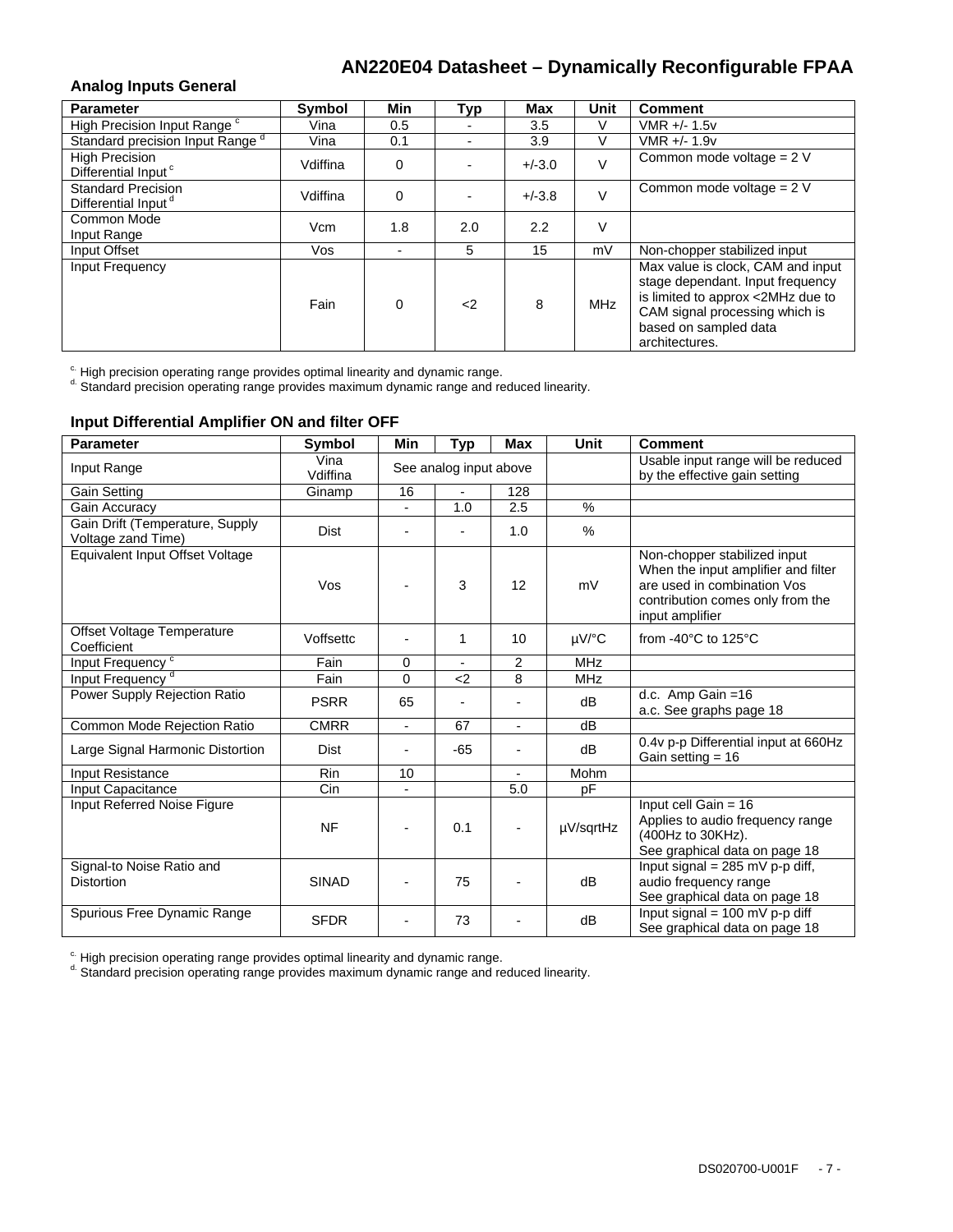### **Input Differential Chopper Amplifier ON and Filter OFF**

| <b>Parameter</b>                                      | Symbol            | Min                      | <b>Typ</b>             | Max                      | Unit          | <b>Comment</b>                                                                                                                                                                                   |
|-------------------------------------------------------|-------------------|--------------------------|------------------------|--------------------------|---------------|--------------------------------------------------------------------------------------------------------------------------------------------------------------------------------------------------|
| Input Range                                           | Vina<br>Vdiffina  |                          | See analog input above |                          |               | Usable input range will be reduced<br>by the effective gain setting                                                                                                                              |
| <b>Gain Setting</b>                                   | Ginamp            | 16                       | $\blacksquare$         | 128                      |               |                                                                                                                                                                                                  |
| Gain Accuracy                                         |                   | $\overline{\phantom{a}}$ | 1.0                    | 2.5                      | $\frac{9}{6}$ |                                                                                                                                                                                                  |
| Gain Drift, (Temperature, Supply<br>Voltage and Time) |                   |                          | $\blacksquare$         | 1.0                      | $\%$          |                                                                                                                                                                                                  |
| <b>Chopper Frequency Clock Range</b>                  | Fch               | Fc/260100                |                        | >250                     | <b>KHz</b>    | $Fc = master clock frequency$<br>Set Fch as slow as possible<br>Fch > 250KHz will result in some<br>signal attenuation                                                                           |
| Equivalent Input Offset Voltage                       | Vos               |                          | < 100                  | 200                      | μV            | Chopper stabilized amplifier<br>The maximum value of 200µV is<br>guaranteed by production test<br>This is a tester limitation                                                                    |
| Offset Voltage Temperature<br>Coefficient             | Voffsettc         | $\sim$                   | 0.5                    | 2.0                      | µV/°C         | from -40°C to 125°C                                                                                                                                                                              |
| Power Supply Rejection Ratio                          | <b>PSRR</b>       | 65                       |                        | $\blacksquare$           | dB            | d.c.<br>a.c. See graphs on page 18                                                                                                                                                               |
| Common Mode Rejection Ratio                           | <b>CMRR</b>       | $\blacksquare$           | 102                    | $\overline{\phantom{a}}$ | dB            |                                                                                                                                                                                                  |
| Large Signal Harmonic Distortion                      | <b>Dist</b>       |                          | -40                    |                          | dB            | 0.4v p-p Differential input at<br>660Hz<br>Gain setting $= 16$                                                                                                                                   |
| Input Frequency                                       | Fain              | 0                        | Fch/20                 | Fch/2                    | <b>KHz</b>    | Fch=Chopper clock frequency<br>The chopper frequency and<br>input frequency should be<br>chosen such that subsequent<br>low pass filtering can remove the<br>chopper stage frequency<br>elements |
| Input Resistance                                      | $\overline{R}$ in | 10                       |                        |                          | Mohm          | Input to filter or chopper                                                                                                                                                                       |
| Input Capacitance                                     | Cin               | $\mathbf{r}$             |                        | 5.0                      | pF            |                                                                                                                                                                                                  |
| Input Referred Noise Figure                           | <b>NF</b>         |                          | 0.09                   | $\overline{\phantom{a}}$ | µV/sqrtHz     | Input cell Gain = $16$<br>Applies to Audio frequency<br>range Chopper clock $Fch =$<br>250KHz<br>See graphical data on page 18                                                                   |
| Signal-to Noise Ratio and<br><b>Distortion</b>        | <b>SINAD</b>      |                          | 75                     |                          | dB            | Input signal = $285$ mV p-p<br>differential.<br>Audio frequency range<br>See graphical data on page 18                                                                                           |
| Spurious Free Dynamic Range                           | <b>SFDR</b>       |                          | 74                     |                          | dB            | Input signal = $100 \text{ mV p-p}$<br>differential<br>See graphical data on page 18                                                                                                             |

### **Input Differential Amplifier OFF and Filter ON**

| <b>Parameter</b>                          | Symbol           | Min                    | Typ  | Max                  | Unit                | <b>Comment</b>                                                                                                                                                                      |
|-------------------------------------------|------------------|------------------------|------|----------------------|---------------------|-------------------------------------------------------------------------------------------------------------------------------------------------------------------------------------|
| Input Range                               | Vina<br>Vdiffina | See analog input above |      |                      |                     |                                                                                                                                                                                     |
| Equivalent Input Offset                   | Vos              |                        | 8    | 32                   | mV                  | Non-chopper stabilized input,<br>Filter corner frequency =470KHz                                                                                                                    |
| Offset Voltage Temperature<br>Coefficient | Voffsettc        |                        | 0.05 | $1.0^{\, \text{II}}$ | $mV$ <sup>o</sup> C | from -40 $\degree$ C to 125 $\degree$ C<br>L measured at filter corner=470Khz<br>II. maximum at Filter corner=76KHz                                                                 |
| Input Frequency                           | Fain             |                        |      |                      | MHz                 | Input filter frequency will define the<br>maximum frequency<br>Input filter is recommended to be<br>>30x higher than the max input<br>frequency, for 80dB distortion<br>performance |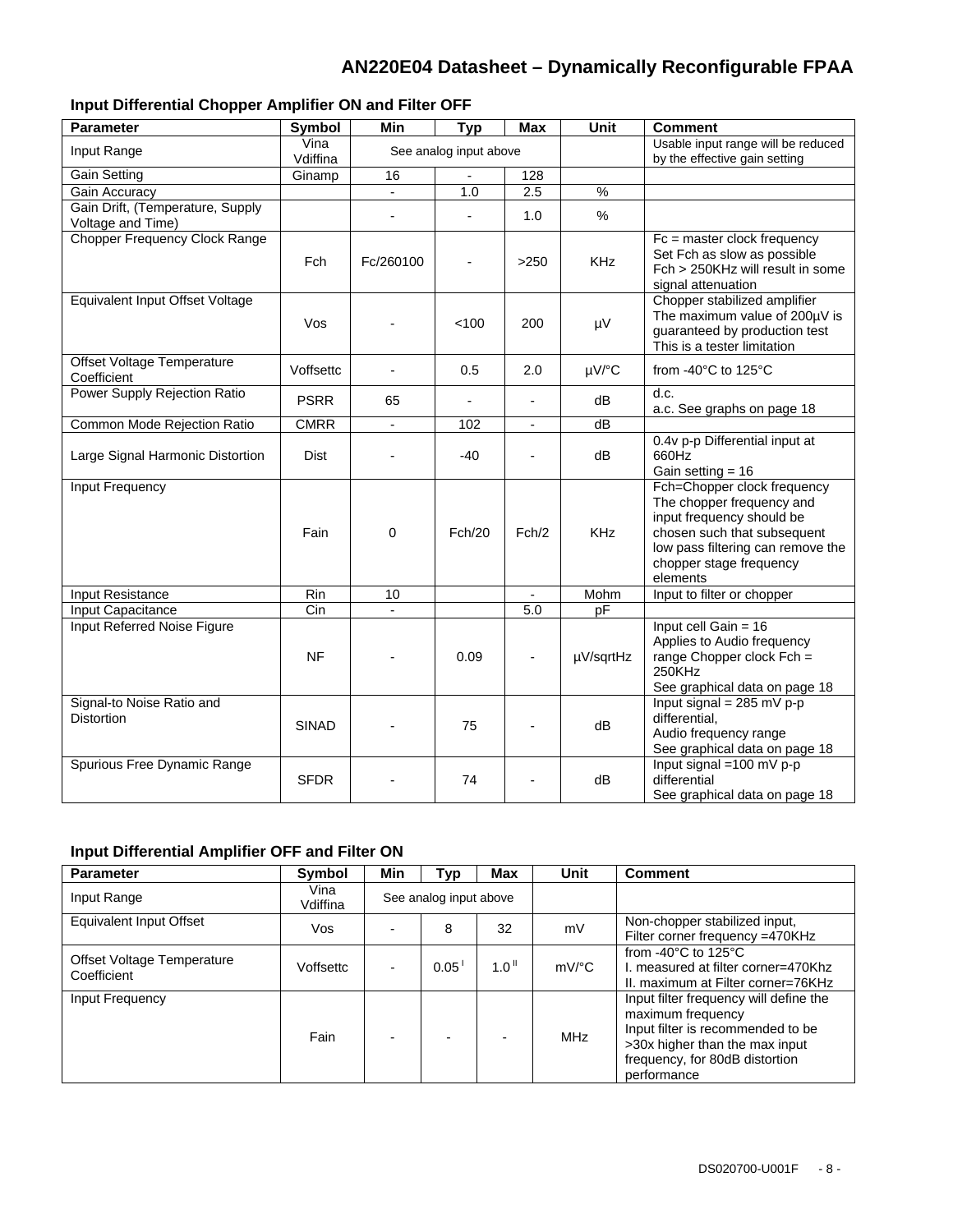| Common Mode Rejection Ration                                           | <b>CMRR</b>  |    | 60   |     | dВ         |                                                                                                             |
|------------------------------------------------------------------------|--------------|----|------|-----|------------|-------------------------------------------------------------------------------------------------------------|
| Power Supply Rejection Ratio                                           | <b>PSRR</b>  | 68 |      |     | dB         | d.c.<br>a.c. See graphical data on page 19                                                                  |
| Large Signal Harmonic Distortion                                       | Dist         |    | -82  |     | dB         | 4v p-p Differential input at 660Hz<br>Filter corner frequency 470KHz                                        |
| Input Low Pass Filter (Anti-Alias)<br><b>Corner Frequency Settings</b> | Ffiltcorner  | 76 |      | 470 | <b>KHz</b> |                                                                                                             |
| Input Resistance                                                       | <b>Rin</b>   | 10 |      |     | Mohm       | Input to filter or chopper                                                                                  |
| Input Capacitance                                                      | Cin.         |    |      | 5.0 | рF         |                                                                                                             |
| Input Referred Noise Figure                                            | <b>NF</b>    |    | 0.17 |     | µV/sqrtHz  | Input cell filter corner $Fc = 470KHz$<br>Applies to Audio frequency range<br>See graphical data on page 18 |
| Signal-To Noise Ratio and<br><b>Distortion</b>                         | <b>SINAD</b> |    | 84   |     | dB         | Input signal = $1400$ mV p-p diff,<br>Audio frequency range<br>See graphical data on page 18                |
| Spurious Free Dynamic Range                                            | <b>SFDR</b>  |    | 90   |     | dB         | Input signal =1400 mV p-p differential<br>See graphical data on page 18                                     |

### **Input Differential Voltage mode, Amplifier OFF, Filter OFF and Unity Gain Stage ON**

| <b>Parameter</b>                               | <b>Symbol</b>    | Min                      | <b>Typ</b>                   | Max | Unit       | <b>Comment</b>                                                                               |
|------------------------------------------------|------------------|--------------------------|------------------------------|-----|------------|----------------------------------------------------------------------------------------------|
| Input Range                                    | Vina<br>Vdiffina |                          | See analog input above       |     | $\vee$     |                                                                                              |
| Equivalent Input Offset                        | Vos              | ۰                        | 5                            | 15  | mV         | Non-chopper stabilized input                                                                 |
| Offset Voltage Temperature<br>Coefficient      | Voffsettc        | $\overline{\phantom{0}}$ | 20                           | 50  | $\mu$ V/°C | from -40 $\degree$ C to 125 $\degree$ C                                                      |
| Input Frequency                                | Fain             |                          | $\qquad \qquad \blacksquare$ | 1.0 | <b>MHz</b> | Gain Bandwidth limited by input<br>impedance                                                 |
| Power Supply Rejection Ratio                   | <b>PSRR</b>      | 60                       | $\blacksquare$               |     | dB         | d.c.<br>a.c. See graphs on page 18                                                           |
| Common Mode Rejection Ratio                    | CMRR             | $\overline{\phantom{0}}$ | 60                           | -   | dB         |                                                                                              |
| Large Signal Harmonic Distortion               | Dist             |                          | -80                          |     | dB         | 4v p-p Differential input at 660Hz                                                           |
| Large Signal Harmonic Distortion               | <b>Dist</b>      | -                        | -80                          | ۰   | dB         | 3v p-p single ended signal at 660Hz                                                          |
| Input Resistance                               | <b>Rin</b>       | -                        | 126                          |     | Kohm       | Input to unity gain stage                                                                    |
| Input Capacitance                              | Cin.             | -                        | 2.0                          | 5.0 | рF         |                                                                                              |
| Input Referred Noise Figure                    | <b>NF</b>        | -                        | 0.16                         |     | µV/sqrtHz  | Applies to Audio frequency range<br>See graphical data on page 18                            |
| Signal-To Noise Ratio and<br><b>Distortion</b> | <b>SINAD</b>     |                          | 84                           |     | dB         | Input signal = $1400$ mV p-p diff,<br>Audio frequency range<br>See graphical data on page 18 |
| Spurious Free Dynamic Range                    | <b>SFDR</b>      |                          | 90                           |     | dB         | Input signal $=1400$ mV p-p differential<br>See graphical data on page 18                    |

### **Input Differential Voltage mode, Amplifier OFF, Filter OFF and Unity Gain stage OFF**

| <b>Parameter</b>                          | Symbol           | Min                      | Typ                    | Max | Unit       | <b>Comment</b>                                                                                                                                          |
|-------------------------------------------|------------------|--------------------------|------------------------|-----|------------|---------------------------------------------------------------------------------------------------------------------------------------------------------|
| Input Range                               | Vina<br>Vdiffina |                          | See analog input above |     | ٧          |                                                                                                                                                         |
| Equivalent Input Offset                   | Vos              | N/A                      | N/A                    | N/A | mV         | See CAM Op Amp                                                                                                                                          |
| Offset Voltage Temperature<br>Coefficient | Voffsettc        | N/A                      | N/A                    | N/A | $\mu$ V/°C | See CAM Op Amp.<br>from -40 $^{\circ}$ C to 125 $^{\circ}$ C                                                                                            |
| Input Frequency                           | Fain             | $\overline{\phantom{0}}$ |                        | 8   | <b>MHz</b> | Dependant upon CAM                                                                                                                                      |
| <b>Power Supply Rejection Ratio</b>       | <b>PSRR</b>      | N/A                      | N/A                    | N/A | dB         | See CAM Op Amp                                                                                                                                          |
| Large Signal Harmonic Distortion          | Dist             | $\blacksquare$           | -85                    | ٠   | dB         | See CAM Op Amp                                                                                                                                          |
| Input Resistance                          | <b>Rin</b>       |                          |                        |     | Mohm       | Input to CAM directly (Input cell<br>bypass mode). This variable is<br>influenced by CAB capacitor size,<br>CAB clock frequency and CAB<br>architecture |
| Input Capacitance                         | Cin              |                          |                        |     | pF         | Input to CAM directly (Input cell<br>bypass mode)<br>This variable is influenced by CAB<br>capacitor size, CAB clock frequency<br>and CAB architecture  |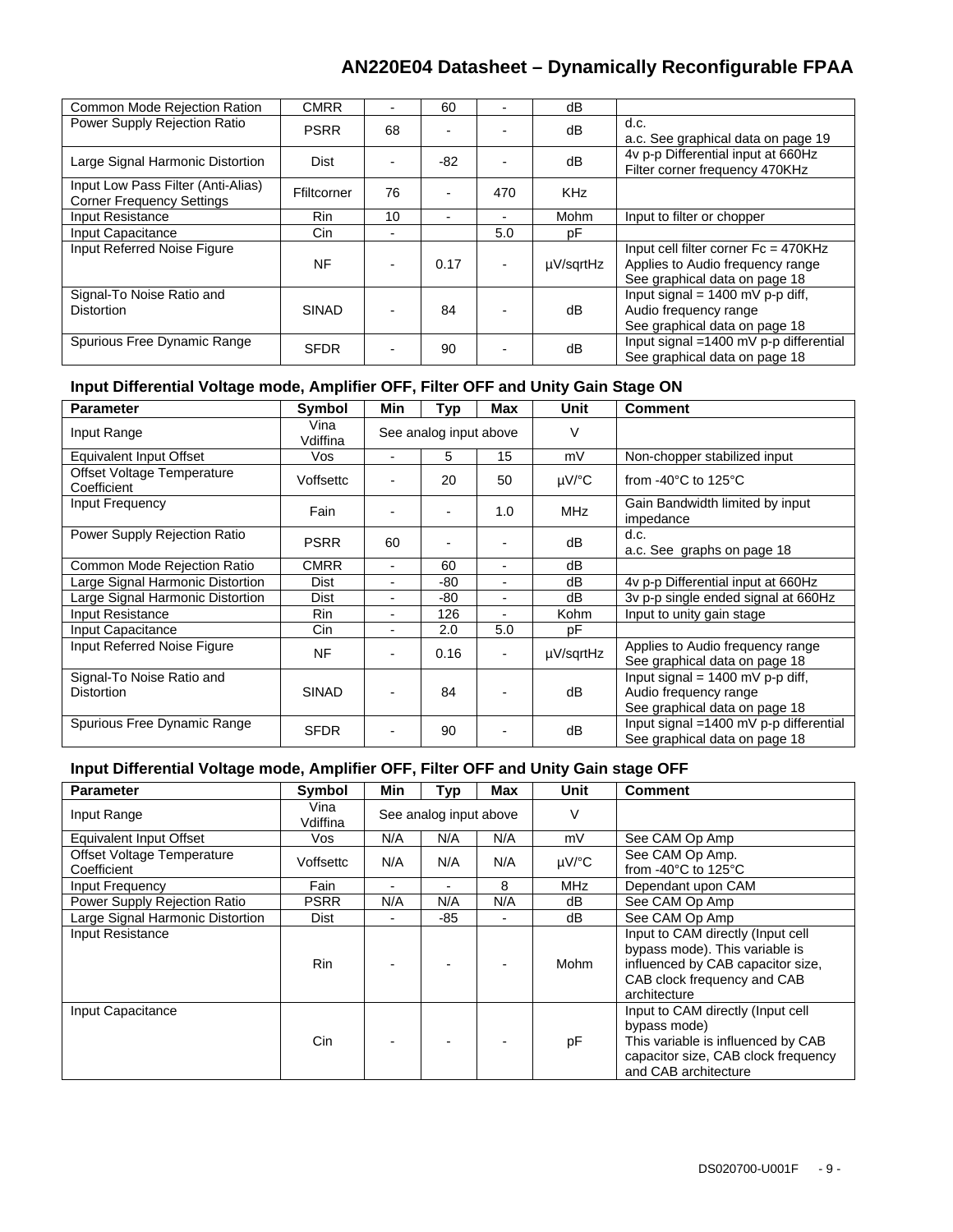#### **Analog Outputs**

(See "Output Cell" section in the AN120E04/AN220E04 user manual for more details)

| <u>ooo oanan ooli oodiidii ili nig mitleged ili nieeged i adol ilialiaal idi iligid adnaldi</u> |           |     |                |            |      |                             |  |  |  |
|-------------------------------------------------------------------------------------------------|-----------|-----|----------------|------------|------|-----------------------------|--|--|--|
| <b>Parameter</b>                                                                                | Symbol    | Min | Тур            | <b>Max</b> | Unit | <b>Comment</b>              |  |  |  |
| High Precision Output Range <sup>c</sup>                                                        | Vouta     | 0.5 |                | 3.5        |      | $VMR + - 1.5v$              |  |  |  |
| <b>Standard Precision Output</b><br>Range <sup>a</sup>                                          | Vouta     | 0.1 | $\blacksquare$ | 3.9        |      | $VMR +/- 1.9v$              |  |  |  |
| <b>High Precision</b><br>Differential Output <sup>c</sup>                                       | Vdiffouta |     | $\blacksquare$ | $+/-3.0$   |      | Common mode voltage = $2 V$ |  |  |  |
| Standard precision<br>Differential Output <sup>d</sup>                                          | Vdiffouta |     | $\blacksquare$ | $+/-3.8$   |      | Common mode voltage = $2 V$ |  |  |  |
| Common Mode<br>Voltage                                                                          | Vcm       | 1.9 | 2.0            | 2.1        |      |                             |  |  |  |

 $\alpha$ . High precision operating range provides optimal linearity and dynamic range.<br> $\beta$  Standard procision operating range provides movimum dynamic range and ra

. Standard precision operating range provides maximum dynamic range and reduced linearity.

#### **Output Voltage mode and filter ON, corner frequency 470KHz**

| <b>Parameter</b>                                                       | Symbol           | Min                      | <b>Typ</b>               | <b>Max</b>        | Unit       | <b>Comment</b>                                                                                                                                                                       |
|------------------------------------------------------------------------|------------------|--------------------------|--------------------------|-------------------|------------|--------------------------------------------------------------------------------------------------------------------------------------------------------------------------------------|
| Input Range                                                            | Vina<br>Vdiffina |                          | See analog input above   |                   | $\vee$     |                                                                                                                                                                                      |
| <b>Equivalent Input Offset</b>                                         | Vos              |                          | 5                        | 15                | mV         |                                                                                                                                                                                      |
| Offset Voltage Temperature<br>Coefficient                              | Voffsettc        |                          | 0.05                     | 1.0 <sup>II</sup> | mV/°C      | from -40°C to 125°C<br>measured at filter corner: 470Khz<br>" maximum at filter corner: 76KHz                                                                                        |
| <b>Output Frequency</b>                                                | Faout            |                          |                          |                   | <b>MHz</b> | Output filter frequency will define<br>the maximum frequency<br>Input filter is recommended to be<br>>30x higher then the max input<br>frequency, for good distortion<br>performance |
| Power Supply Rejection Ratio                                           | <b>PSRR</b>      | 60                       |                          |                   | dB         | d.c.<br>a.c. See graphical data on page 19                                                                                                                                           |
| Large Signal Harmonic Distortion                                       | <b>Dist</b>      |                          | $-82$                    |                   | dB         | 4v p-p Differential input at 660Hz<br>Filter corner frequency 470KHz                                                                                                                 |
| Input Low Pass Filter (Anti-Alias)<br><b>Corner Frequency Settings</b> | Ffiltcorner      | 76                       | $\overline{\phantom{a}}$ | 470               | <b>KHz</b> |                                                                                                                                                                                      |
| Output Load <sup>ce</sup>                                              | Rload            | 0.1                      | $\overline{\phantom{a}}$ |                   | Mohm       |                                                                                                                                                                                      |
| Output Load <sup>ce</sup>                                              | Cload            |                          |                          | 50                | pF         |                                                                                                                                                                                      |
| Output Load <sup>de</sup>                                              | Rload            | 1                        | 10                       |                   | Kohm       | Additional loading causes internal<br>voltage drops across output stage<br>and series resistances<br>The output stage has a small<br>signal output impedance of approx<br>10ohm      |
| Output Load <sup>de</sup>                                              | Cload            | $\overline{\phantom{0}}$ | $\overline{\phantom{a}}$ | 100               | pF         |                                                                                                                                                                                      |
| Common Mode Rejection Ratio                                            | <b>CMRR</b>      |                          | 56                       |                   | dB         |                                                                                                                                                                                      |
| Input Referred Noise Figure                                            | <b>NF</b>        |                          | 0.22                     |                   | µV/sqrtHz  | Output filter corner fc = 470KHz<br>Applies to Audio frequency range<br>See graphical data on page 18                                                                                |
| Signal-To Noise Ratio and<br><b>Distortion</b>                         | <b>SINAD</b>     |                          | 82                       |                   | dB         | Input signal = $1400$ mV p-p diff,<br>Audio frequency range<br>See graphical data on page 18                                                                                         |
| Spurious Free Dynamic Range                                            | <b>SFDR</b>      |                          | 90                       |                   | dB         | Input signal =1400 mV p-p diff<br>See graphical data on page 18                                                                                                                      |

<sup>c</sup>. High precision operating range provides optimal linearity and dynamic range.<br> $d$  Steaderd arasision operating range provides movimum dynamic range and re-

°. Standard precision operating range provides maximum dynamic range and reduced linearity.<br>°. The maximum load for an analog output is 50 pF // 100 Kohms. This load maybe with respect to analog ground VMR or AVSS.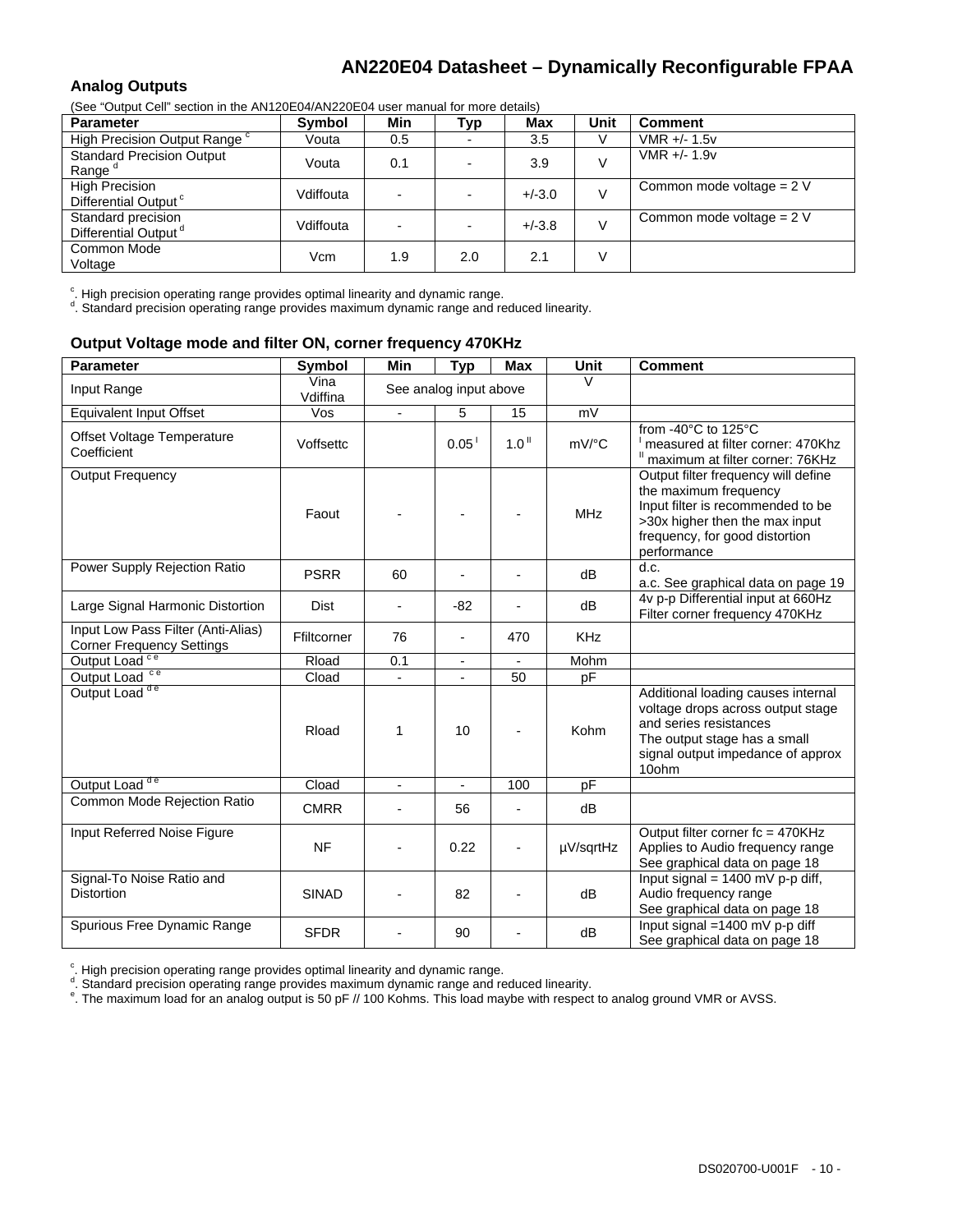#### **Output Voltage mode and filter off (bypass mode)**

| <b>Parameter</b>                          | <b>Symbol</b>    | Min                    | <b>Typ</b>     | Max                      | Unit                | <b>Comment</b>                                                                                                                                    |
|-------------------------------------------|------------------|------------------------|----------------|--------------------------|---------------------|---------------------------------------------------------------------------------------------------------------------------------------------------|
| Input Range                               | Vina<br>Vdiffina | See analog input above |                |                          |                     |                                                                                                                                                   |
| <b>Equivalent Input Offset</b>            | Vos              | N/A                    | N/A            | N/A                      | mV                  | See CAM Op Amp                                                                                                                                    |
| Offset Voltage Temperature<br>Coefficient | Voffsettc        | N/A                    | N/A            | N/A                      | $mV$ <sup>o</sup> C | See CAM Op Amp                                                                                                                                    |
| Output Frequency <sup>ce</sup>            | Faout            |                        | $\blacksquare$ | 4                        | <b>MHz</b>          |                                                                                                                                                   |
| Output Frequency <sup>df</sup>            | Faout            |                        |                | 8                        | MHz                 | The realizable output frequency is<br>limited to approx <2MHz due to<br>CAM signal processing which is<br>based on sampled data<br>architectures. |
| Power Supply Rejection Ratio              | <b>PSRR</b>      | N/A                    | N/A            | N/A                      | dB                  | See CAM Op Amp                                                                                                                                    |
| Large Signal Harmonic Distortion          | Dist             |                        | -85            | $\overline{\phantom{0}}$ | dB                  |                                                                                                                                                   |
| Output Load                               | Rload            | N/A                    | N/A            | N/A                      | Mohm                | See CAM Op Amp                                                                                                                                    |
| Output Load                               | Cload            | N/A                    | N/A            | N/A                      | рF                  | See CAM Op Amp                                                                                                                                    |

<sup>c</sup>. High precision operating range provides optimal linearity and dynamic range.<br>declination operating range provides movimum dynamic range and ra

 $\alpha$ . Standard precision operating range provides maximum dynamic range and reduced linearity.<br>E The maximum load for an angles output is 50 pE // 100 Kehma. This load maybe with respect

. Standard precision operating range provided maximum synamic range and respect in respect to analog ground VMR or AVSS.

. The maximum load for an analog output is 100 pF // 100 Kohms. This load must be differential and with respect to analog ground(VMR).

#### **VMR (voltage Mid Rail) and VREF (Reference Voltage) Ratings**

| <b>Parameter</b>                                        | <b>Symbol</b> | Min   | Typ                      | Max   | Unit | <b>Comment</b>                                                             |
|---------------------------------------------------------|---------------|-------|--------------------------|-------|------|----------------------------------------------------------------------------|
| <b>VMR Output Voltage</b>                               | Vvmr          | 1.925 | 2.01                     | 2.075 |      | At 25°C, Vdd=5.00 volts                                                    |
| <b>VREF+ Output Voltage</b>                             | $Vref+$       | 3.4   | 3.51                     | 3.6   |      | At 25°C, Vdd=5.00 volts                                                    |
| <b>VREF-Output Voltage</b>                              | Vref-         | 0.45  | 0.505                    | 0.55  |      | At 25°C, Vdd=5.00 volts                                                    |
| <b>Output Voltage Deviation</b><br>VREF+, VMR, VREF-    | Vrefout       |       | 0.5                      |       | $\%$ | Over process and supply voltage<br>corners                                 |
| Voltage Temperature<br>Coefficient<br>VREF+, VMR, VREF- | Vreftc        |       | $\overline{\phantom{0}}$ |       |      | See typical graphical data below<br>-40 $^{\circ}$ C to 125 $^{\circ}$ C f |
| Power Supply Rejection Ratio,<br><b>VMR</b>             | <b>PSSR</b>   | 60    |                          |       | dB   |                                                                            |
| Power Supply Rejection Ratio<br>Vref+ and Vref-         | <b>PSSR</b>   | 75    |                          |       | dB   |                                                                            |
| Start Up Time                                           | Tstart        |       | $\blacksquare$           |       | ms   | Assuming recommended<br>capacitors                                         |

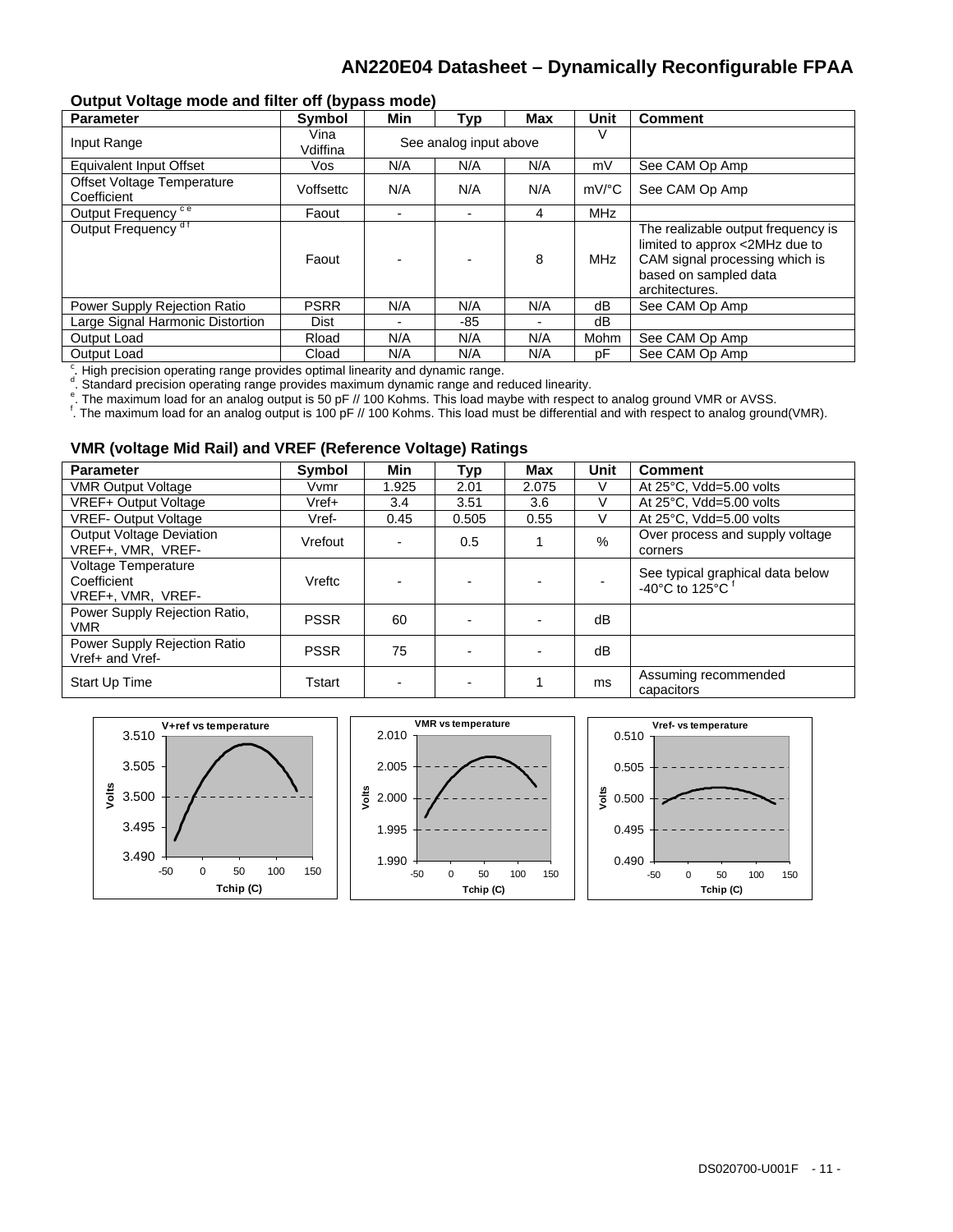### **CAB (Configurable Analog Block) Differential Operational Amplifier**

| <b>Parameter</b>                                                    | <b>Symbol</b>  | Min                      | <b>Typ</b>               | Max                      | <b>Unit</b> | <b>Comment</b>                                                                                                                                                                     |
|---------------------------------------------------------------------|----------------|--------------------------|--------------------------|--------------------------|-------------|------------------------------------------------------------------------------------------------------------------------------------------------------------------------------------|
| High Precision Input/Output<br>Range <sup>c</sup>                   | Vinouta        | 0.5                      |                          | 3.5                      | $\vee$      | VMR +/- 1.5v                                                                                                                                                                       |
| <b>Standard Precision Input/Output</b><br>Range <sup>d</sup>        | Vinouta        | 0.1                      | $\overline{\phantom{a}}$ | 3.9                      | $\vee$      | VMR +/-1.9v                                                                                                                                                                        |
| High Precision.<br>Differential Input/Output <sup>c</sup>           | Vdiffioa       | $\overline{\phantom{a}}$ | $\overline{\phantom{a}}$ | $+/-3.0$                 | $\vee$      | Common mode voltage = $2 V$                                                                                                                                                        |
| <b>Standard Precision</b><br>Differential Input/Output <sup>d</sup> | Vdiffioa       |                          | $\overline{\phantom{a}}$ | $+/-3.8$                 | $\vee$      | Common mode voltage = 2 V                                                                                                                                                          |
| Common Mode Input Voltage<br>Range <sup>d</sup>                     | Vcm            | $\mathbf 0$              | 2.0                      | 4                        | $\vee$      |                                                                                                                                                                                    |
| Common Mode Output Voltage<br>Range                                 | Vcm            | 1.9                      | 2.0                      | 2.1                      | V           |                                                                                                                                                                                    |
| Equivalent Input Voltage Offset.                                    | Voffset        | 0.1                      | 5                        | 15                       | mV          | Some CAMs (Configurable<br>Analog Modules) can inherently<br>compensate                                                                                                            |
| Offset Voltage Temperature<br>Coefficient                           | Voffsettc      |                          | 1                        | 10                       | µV/°C       | from -40°C to 125°C some<br>CAMs (Configurable Analog<br>Modules) can inherently<br>compensate                                                                                     |
| Power Supply Rejection Ratio                                        | <b>PSSR</b>    |                          | 80                       | -                        | dB          | Variation between CAMs is<br>expected because of variations<br>in architecture                                                                                                     |
| Common Mode Rejection Ratio                                         | <b>CMRR</b>    |                          | 77                       |                          | dB          | Example 1 Gainlny CAM<br>$CAM \, clock = 1MHz$<br><b>CAM parameter settings</b><br>Gain = $1$                                                                                      |
| Common Mode Rejection Ratio                                         | <b>CMRR</b>    |                          | 60                       |                          | dB          | Example 2 Filterbiquad<br>Setting = Low pass filter<br>$CAM clock = 1MHz$<br><b>CAM parameter settings</b><br>$Gain = 1$ ,<br>Corner frequency = 50KHz<br>Quality Factor = 0.707   |
| Differential Slew Rate, Internal                                    | Slew           |                          | 50                       | $\blacksquare$           | V/µsec      | Applicable when the OpAmp<br>load is internal to the FPAA                                                                                                                          |
| Differential Slew Rate, External                                    | Slew           |                          | 10                       |                          | V/µsec      | Applicable when the OpAmp<br>driving signal out of the FPAA<br>package                                                                                                             |
| Unity Gain Bandwidth,<br>Full Power Mode.                           | UGB            |                          | 50                       |                          | <b>MHz</b>  | Applicable when sourcing and<br>loading the OpAmp with a load<br>internal to the FPAA                                                                                              |
| Input Impedance, Internal                                           | Rin            | 10                       | $\overline{\phantom{a}}$ | $\overline{\phantom{a}}$ | Mohm        |                                                                                                                                                                                    |
| Output Impedance, Internal                                          | Rout           |                          |                          |                          | Ohms        | The OpAmp output is designed<br>to drive all internal nodes, these<br>are dominantly capacitive loads                                                                              |
| Output Impedance, External                                          | Rout           |                          |                          |                          | Ohms        | Output to an FPAA output pin<br>(ouput cell bypass mode). This<br>variable is influenced by CAB<br>capacitor size, CAB clock<br>frequency and CAB architecture                     |
| Output Load, External ce                                            | Rload          | 0.1                      | $\overline{\phantom{a}}$ |                          | Mohm        |                                                                                                                                                                                    |
| Output Load, External ce<br>Output Load, External def               | Cload<br>Rload | 1                        | 10                       | 50                       | pF<br>Kohm  | Additional loading causes<br>internal voltage drops across<br>output stage and series<br>resistances<br>The output stage has a small<br>signal output impedance of<br>approx 10ohm |
| Output Load, External def                                           | Cload          | $\overline{\phantom{a}}$ | $\overline{\phantom{a}}$ | 50                       | pF          |                                                                                                                                                                                    |
| Noise Figure <sup>9</sup>                                           | Noise          |                          | 0.13                     | $\blacksquare$           | µV/sqrtHz   | Example1 GainInv CAM<br>$CAM clock = 1MHz$<br>Gain = $1$                                                                                                                           |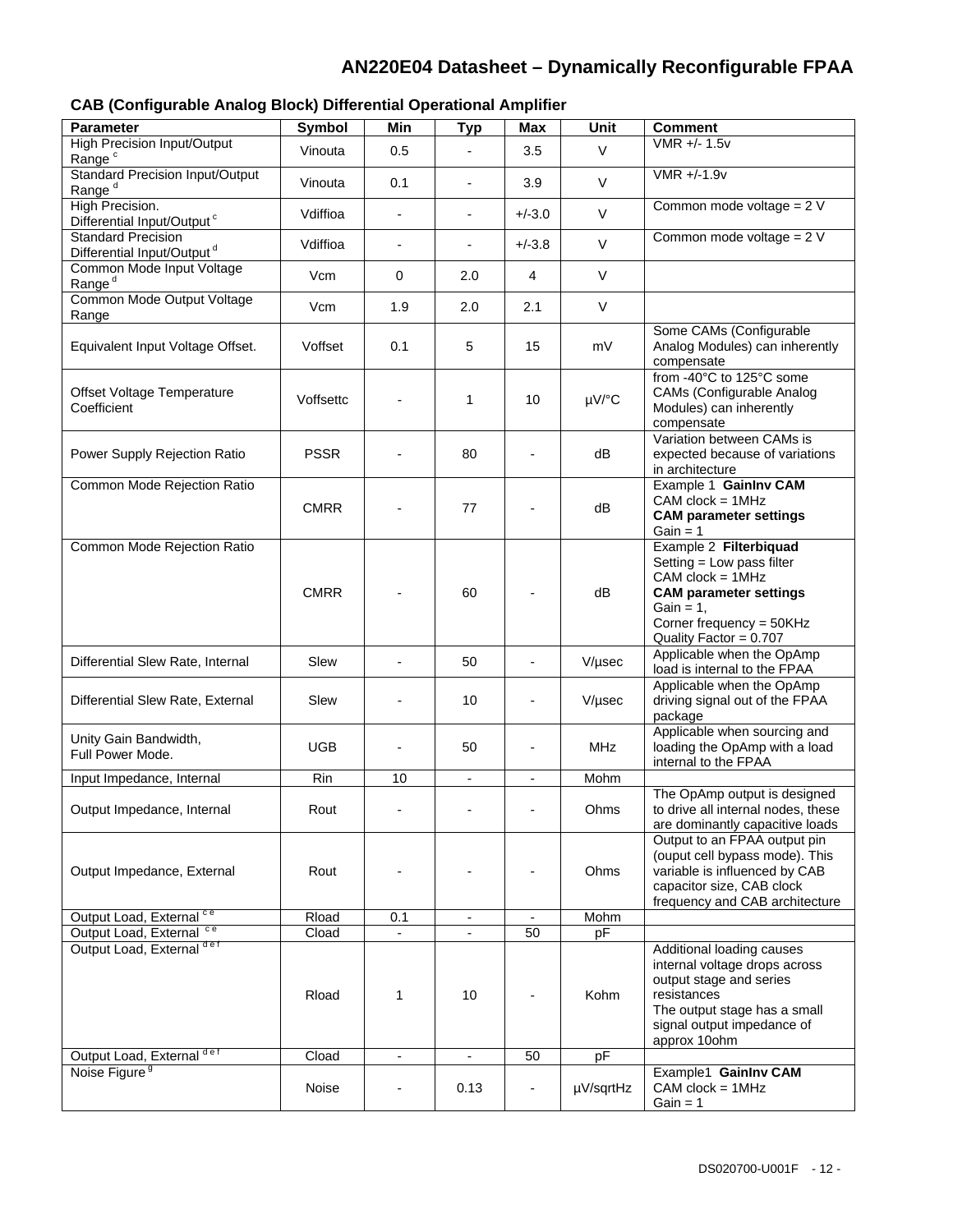|                                                      |              |    |                          |    | . .                                                                                                                            |
|------------------------------------------------------|--------------|----|--------------------------|----|--------------------------------------------------------------------------------------------------------------------------------|
| Signal-To Noise Ratio and<br>Distortion <sup>9</sup> | <b>SINAD</b> | 80 |                          | dB | Input signal=1400 mV p-p<br>differential<br>Audio frequency range<br>Example. GainInv CAM<br>$CAM clock = 1MHz$<br>Gain = $1$  |
| Spurious Free Dynamic Range <sup>9</sup>             | <b>SFDR</b>  | 92 | $\overline{\phantom{0}}$ | dB | Input signal=1400 mV p-p<br>differential.<br>Audio frequency range<br>Example. GainInv CAM<br>$CAM clock = 1MHz$<br>Gain = $1$ |

 $\frac{c}{d}$ High precision operating range provides optimal linearity and dynamic range.

Standard precision operating range provides maximum dynamic range and reduced linearity.

The maximum load for an analog output is 50 pF || 100 Kohms. This load may be with respect to analog ground VMR or AVSS.

- . Using the FPAA with CAB Op Amp's driving directly off-chip, requires care, full characterization of the performance of each application circuit by the circuit designer is necessary.<br><sup>9</sup>. This specification parameter can only be ch
- . This specification parameter can only be characterized when a circuit topology is configured onto the CAB differential amplifier architecture. The figure provided here is an representative on the performance of one specific CAM, as specified in the comments.



The idealized open loop gain plot is provided for information only. This information is associated with the FPAA in full power mode of operation. The FPAA operation amplifier open loop gain cannot be observed nor used when associated with external connections to the device. Internal reprogrammable routing impedances and switched capacitor circuit architecture using this operational amplifier limit the effective usable bandwidth of a circuit realized in the FPAA to less than 2MHz.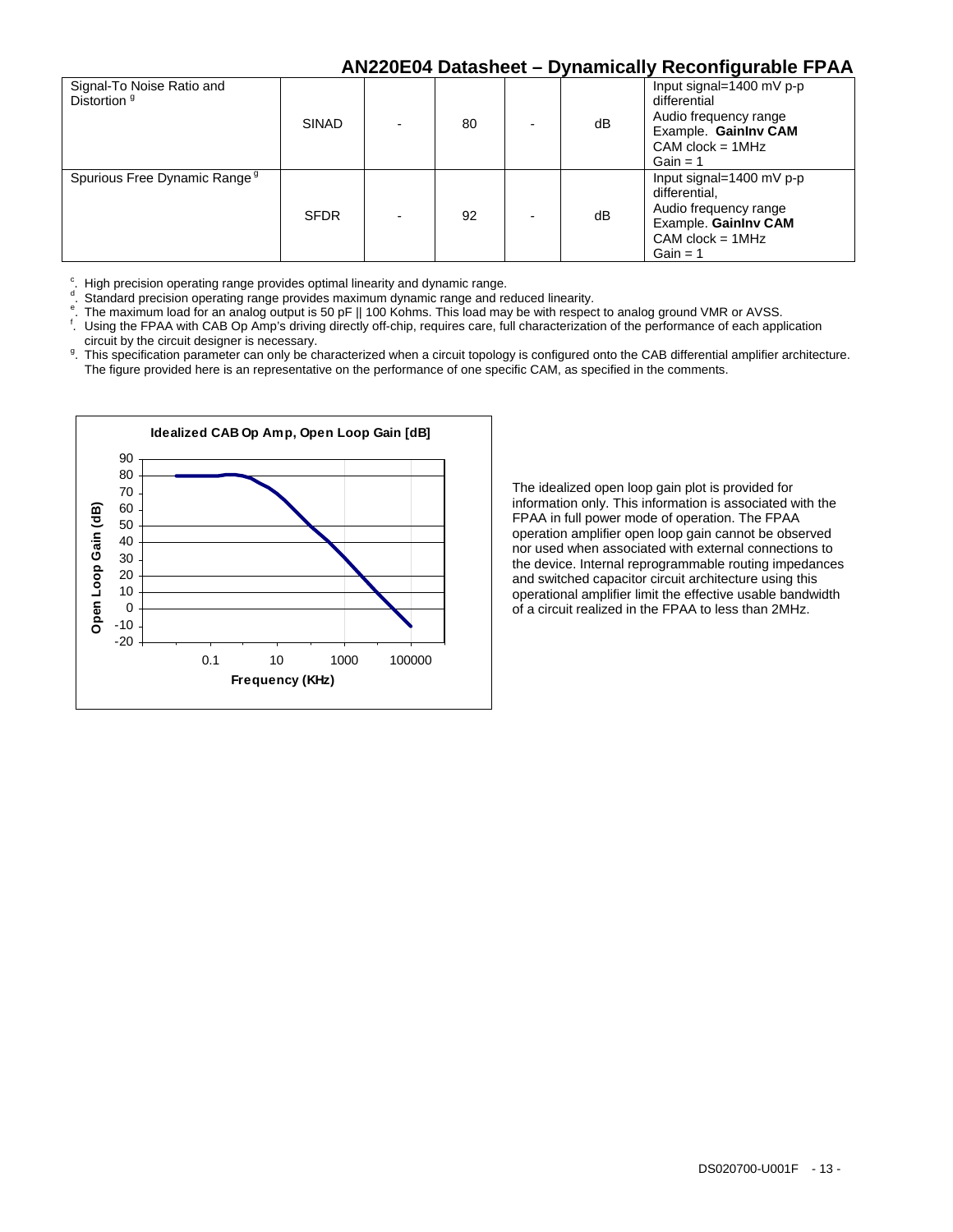| ond (conniguidate midiog Diock) Dincremial Comparator      |                |                          |                 |                          |                   |                                                                            |
|------------------------------------------------------------|----------------|--------------------------|-----------------|--------------------------|-------------------|----------------------------------------------------------------------------|
| <b>Parameter</b>                                           | Symbol         | <b>Min</b>               | <b>Typ</b>      | <b>Max</b>               | Unit              | <b>Comment</b>                                                             |
| Input Range, Internal                                      | Vina           | 0.1                      |                 | 3.9                      | V                 |                                                                            |
| Input Range, External                                      | Vina           | 0.0                      |                 | Vdd                      | $\overline{\vee}$ |                                                                            |
| Differential Input, Internal                               | Vdiffina       | L.                       | $\overline{a}$  | $+/-3.8$                 | $\overline{\vee}$ | Common mode voltage = 2 V                                                  |
| Differential Input, External                               | Vdiffina       | $+/- 0.0$                | $\blacksquare$  | $+/-$ Vdd                | V                 |                                                                            |
| Common Mode Output Voltage<br>Range, Internal <sup>c</sup> | Vcm            | 1.9                      | 2.0             | 2.1                      | $\vee$            |                                                                            |
| Common Mode Input Voltage<br>Range, External <sup>c</sup>  | Vcm            | $\mathbf 0$              | 2.0             | $\overline{4}$           | $\vee$            |                                                                            |
| Common Mode Input Voltage,<br>External <sup>d</sup>        | Vcm            | $\mathbf 0$              |                 | 5                        | $\vee$            | The comparator will function<br>correctly                                  |
| <b>Differential Output</b>                                 | Voutdiff       | $\overline{\phantom{a}}$ | $\blacksquare$  | $+/-5$                   | V                 |                                                                            |
| Single Pin Output (Ox1P)                                   | Vout           | 0                        |                 | $\overline{5}$           | $\overline{\vee}$ |                                                                            |
| Input Voltage Offset                                       | Voffcomp       | $\overline{a}$           | 2               | 10                       | mV                | Zero hysterisis                                                            |
| <b>Offset Voltage Temperature</b><br>Coefficient           | Voffsettc      | $\frac{1}{2}$            | 1               | 10                       | µV/°C             | from -40°C to 125°C,<br>Zero Hysterisis                                    |
| Setup Time, Internal                                       | <b>Tsetint</b> | $\overline{\phantom{a}}$ | $\blacksquare$  | 125                      | nsec              |                                                                            |
| Setup Time, External                                       | <b>Tsetext</b> |                          |                 | 500                      | nsec              |                                                                            |
| Delay Time                                                 | Tdelay         | $1/2$ Td+25              | $\overline{a}$  | 11/ <sub>2</sub> Td+25   | nsec              | $Td = 1/Fc$<br>$Fc = master clock frequency$                               |
| Output Load                                                | Rload          | 10                       |                 |                          | Kohm              | Applies if comparator drive off<br>chip with output cell in bypass<br>mode |
| Output Load                                                | Cload          | $\overline{\phantom{a}}$ |                 | 50                       | pF                | Applies if comparator drive off<br>chip with output cell in bypass<br>mode |
| Differential Variable Reference<br><b>Voltage Settings</b> | CompVref       | $\Omega$                 |                 | $+/-4.0$                 | $\vee$            |                                                                            |
| <b>Differential Hysteresis</b>                             | Hysta1         | $\frac{1}{2}$            | Voffcomp        | $\overline{\phantom{0}}$ | mV                | Hysteresis setting = zero                                                  |
| <b>Differential Hysteresis</b>                             | Hysta2         | $\overline{\phantom{0}}$ | 20              | $\overline{\phantom{a}}$ | mV                | Hysteresis setting = $10mV$                                                |
| <b>Differential Hysteresis</b>                             | Hysta3         | $\overline{\phantom{a}}$ | 40              | $\overline{\phantom{a}}$ | mV                | Hysteresis setting = 20mV                                                  |
| <b>Differential Hysteresis</b>                             | Hysta4         | $\overline{\phantom{0}}$ | 80              | $\overline{\phantom{0}}$ | mV                | Hysteresis setting = 40mV                                                  |
| <b>Hysteresis Setting Accuracy</b>                         | Hystb          |                          | $\overline{25}$ |                          | %                 |                                                                            |
| <b>Hysteresis Temperature</b><br>Coefficient               | Hysttc1        | $\overline{\phantom{0}}$ | 5               | ٠                        | µV/°C             | Hysteresis setting $=$ zero                                                |
| <b>Hysteresis Temperature</b><br>Coefficient               | Hysttc2        | L,                       | 50              | L,                       | $\mu V$ /°C       | Hysteresis setting = 10mV                                                  |
| <b>Hysteresis Temperature</b><br>Coefficient               | Hysttc3        | L,                       | 100             |                          | µV/°C             | Hysteresis setting = 20mV                                                  |
| <b>Hysteresis Temperature</b><br>Coefficient               | Hysttc4        |                          | 200             |                          | µV/°C             | Hysteresis setting = $40mV$                                                |

|  |  |  |  |  | <b>CAB (Configurable Analog Block) Differential Comparator</b> |
|--|--|--|--|--|----------------------------------------------------------------|
|--|--|--|--|--|----------------------------------------------------------------|

°. High precision operating range provides optimal linearity and dynamic range.<br><sup>d</sup>. Standard precision operating range provides maximum dynamic range and reduced linearity.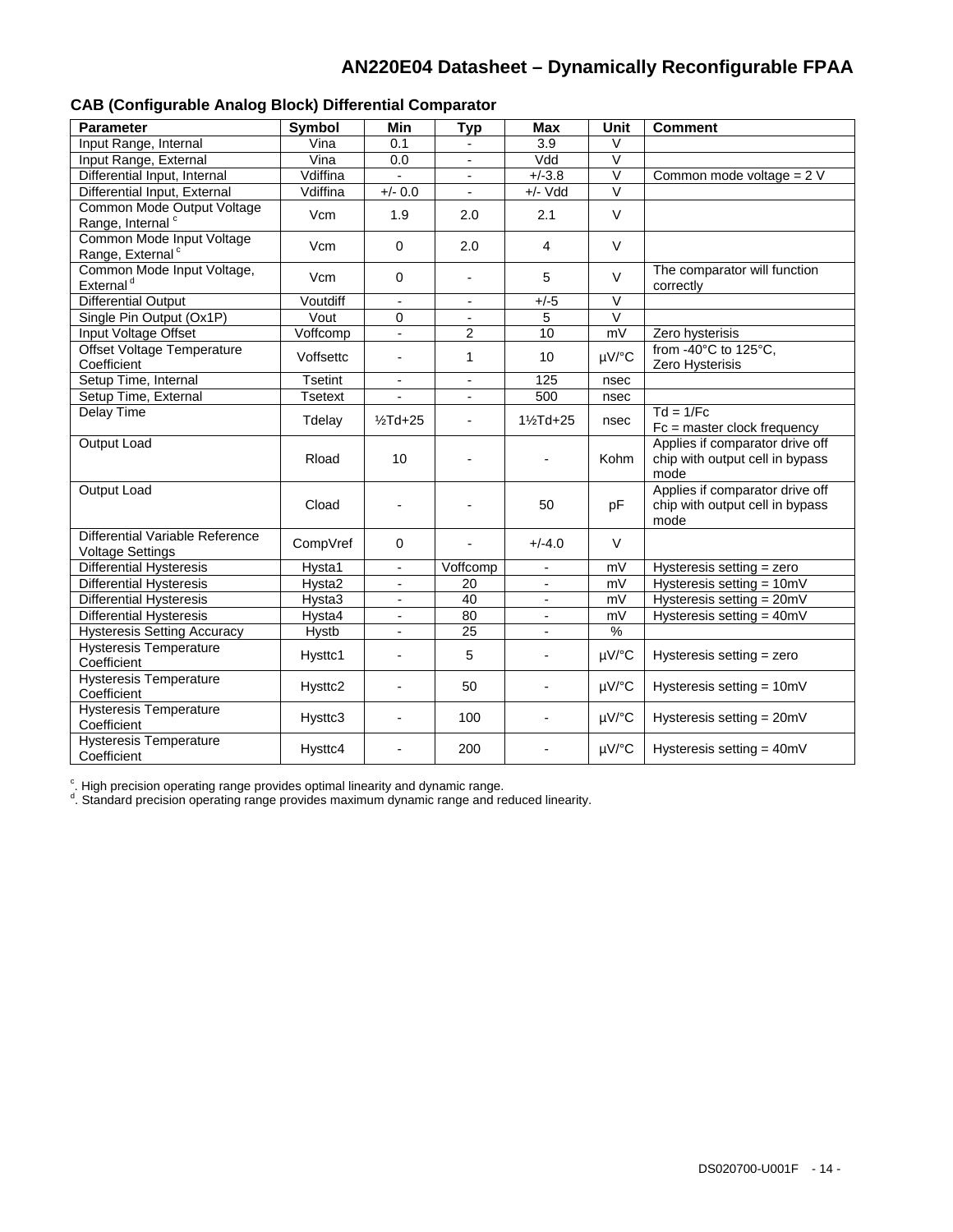#### **ESD Characteristics**

| <b>Pin Type</b>              | Human<br><b>Body</b> | <b>Machine</b><br>Model | Charged<br><b>Device</b> |
|------------------------------|----------------------|-------------------------|--------------------------|
|                              | <b>Model</b>         |                         | <b>Model</b>             |
| Digital Inputs               | 4000V                | 250V                    | 4kV                      |
| <b>Digital Outputs</b>       | 4000V                | 250V                    | 4kV                      |
| <b>Digital Bidirectional</b> | 4000V                | 250V                    | 4kV                      |
| Digital Open Drain           | 4000V                | 250V                    | 4kV                      |
| Analog Inputs                | 2000V                | 200V                    | 4kV                      |
| Analog Outputs               | 1500V                | 100V                    | 4kV                      |
| <b>Reference Voltages</b>    | 1500V                | 100V                    | 4kV                      |

The AN220E04 is an ESD (electrostatic discharge) sensitive device. Electrostatic charges as high as 4000V readily accumulate on the human body and test equipment and can discharge without detection. Although the AN220E04 device features proprietary ESD protection circuitry, permanent damage may occur on devices subjected to high-energy electrostatic discharges. Therefore, proper ESD precautions are recommended to avoid performance degradation or loss of functionality.

#### **Power Consumption – Low Power Mode**

| <b>Parameter</b>                | <b>Symbol</b> | Min | Typ  | Max   | Unit  | <b>Comment</b>                       |
|---------------------------------|---------------|-----|------|-------|-------|--------------------------------------|
| Minimum Power <sup>1a</sup>     | Idd           |     | 0.2  |       | mA    | Vdd=5.00 volts, Ti=25°C              |
| Nominal 25% Power <sup>1b</sup> | Idd           |     | 25   | 30    | mA    | Vdd=5.00 volts, Tj=25°C              |
| Nominal 50% Power <sup>1c</sup> | Idd           |     | 42   | -47   | mA    | Vdd=5.00 volts, Tj=25°C              |
| Nominal 75% Power <sup>1d</sup> | Idd           |     | 50   | 55    | mA    | Vdd=5.00 volts, Tj=25°C              |
| Maximum Power <sup>1e</sup>     |               |     | 60   |       |       | Vdd=4.75 volts, Tj=85°C              |
|                                 | Idd           |     | 63   | 68    | mA    | Vdd=5.00 volts, Ti=25°C              |
|                                 |               |     | 66   |       |       | Vdd=5.25 volts, $Ti = -40^{\circ}$ C |
| <b>Temperature Coefficient</b>  |               |     | $-2$ | $-10$ | uA/°C |                                      |

1a. External clock, all analog function disabled, memory active.

- 1b FPAA active elements Two core op-amps (low power mode), one comparator, one input (bypass mode), one output filter and differential to single-ended converter (low power mode).
- 1c. FPAA active elements Four core op-amps (low power mode), two comparators (one using SAR), two inputs (bypass mode), two output filters and two differential to singleended converters (low power mode).
- 1d FPAA active elements Six core op-amps (low power mode), three comparators (two using SAR), three inputs (bypass mode, two output filters and two differential to single-ended converters (low power mode).
- 1e FPAA active elements Eight core op-amps (low power mode), four comparators (two using SAR), four inputs (bypass mode), two output filters and two differential to singleended converters (low power mode).



#### **Power Consumption – Full Power Mode**

| <b>Parameter</b>                                | Symbol | Min | Typ               | Max           | Unit | <b>Comment</b>                                                                             |
|-------------------------------------------------|--------|-----|-------------------|---------------|------|--------------------------------------------------------------------------------------------|
| Full Power Mode Minimum Power <sup>2a</sup>     | Idd    |     | . 5               | $\sim$        | mA   | Vdd=5.00 volts, Ti=25°C                                                                    |
| Full Power Mode Nominal 25% Power <sup>2b</sup> | Idd    |     | 80                | 90            | mA   | Vdd=5.00 volts, Tj=25°C                                                                    |
| Full Power Mode Nominal 50% Power <sup>2c</sup> | Idd    |     | 150               | 160           | mA   | Vdd=5.00 volts, Ti=25°C                                                                    |
| Full Power Mode Nominal 75% Power <sup>2d</sup> | Idd    |     | 170               | 190           | mA   | Vdd=5.00 volts, Ti=25°C                                                                    |
| Full Power Mode Maximum Power <sup>2e</sup>     | Idd    |     | 200<br>210<br>220 | ٠<br>230<br>٠ | mA   | Vdd=4.75 volts, Tj=85°C<br>Vdd=5.00 volts, Ti=25°C<br>Vdd=5.25 volts, $Ti = -40^{\circ}$ C |

2a. AN220E04 Crystal Oscillator, all analog functions disabled, memory active.

2b. FPAA active elements – Two core op-amps, one comparator, one input filter and chopper amplifier, one output filter and differential to single-ended converter.

2c. FPAA active elements – Four core op-amps, two comparators (one using SAR), two Input filters and two chopper amplifiers, two output filters and two differential to single-ended converters.

- 2d FPAA active elements Six core op-amps, three comparators (two using SAR), three input filters and three chopper amplifiers, two output filters and two differential to single-ended converters.
- 2e FPAA active elements Eight core op-amps, four comparators (two using SAR), four input filters and two chopper amplifiers, two output filters and two differential to single-ended converters.

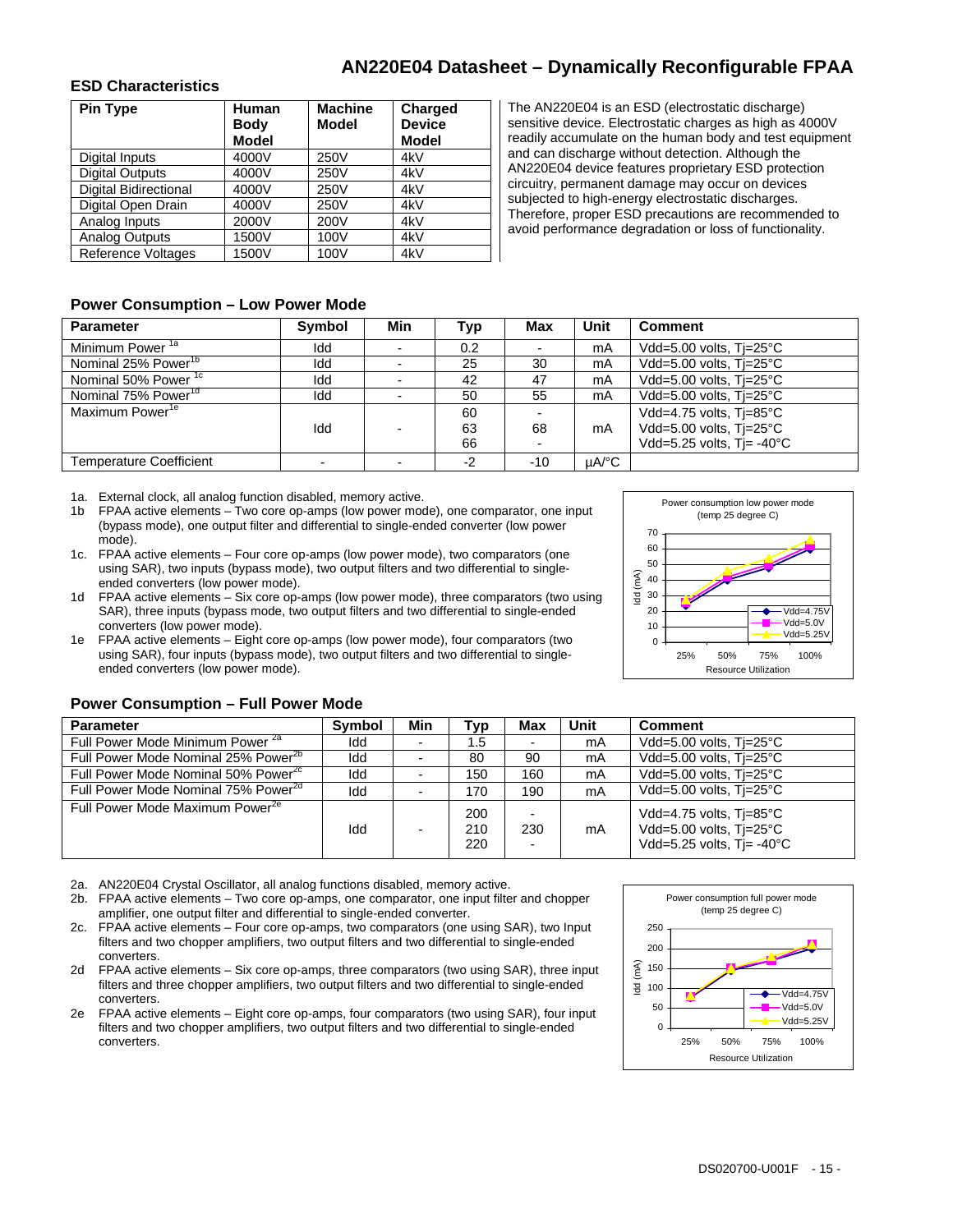### **PINOUT**

| <b>Pin</b><br>Numb<br>er | <b>Pin</b><br><b>Name</b>            | Pin.<br><b>Type</b>           | Comments                                                                                                                                                                           |
|--------------------------|--------------------------------------|-------------------------------|------------------------------------------------------------------------------------------------------------------------------------------------------------------------------------|
| 1                        | I4PA                                 | Analog IN+                    |                                                                                                                                                                                    |
| 2                        | I4NA                                 | Analog IN-                    |                                                                                                                                                                                    |
| 3                        | O <sub>1</sub> P                     | Analog OUT+                   |                                                                                                                                                                                    |
| 4                        | O <sub>1</sub> N                     | Analog OUT-                   |                                                                                                                                                                                    |
| 5                        | AVSS                                 | Analog Vss                    |                                                                                                                                                                                    |
| 6                        | AVDD                                 | Analog Vdd                    |                                                                                                                                                                                    |
| 7                        | O <sub>2</sub> P<br>O <sub>2</sub> N | Analog OUT                    |                                                                                                                                                                                    |
| 8<br>9                   | 11P                                  | Analog OUT<br>Analog IN+      |                                                                                                                                                                                    |
| 10                       | I <sub>1</sub> N                     | Analog IN-                    |                                                                                                                                                                                    |
| 11                       | 12P                                  | Analog IN+                    |                                                                                                                                                                                    |
| 12                       | I <sub>2N</sub>                      | Analog IN-                    |                                                                                                                                                                                    |
| 13                       | <b>SHIELD</b>                        | Analog Vdd                    | Low noise Vdd bias for capacitor array n-wells                                                                                                                                     |
| 14                       | AVDD <sub>2</sub>                    | Analog Vdd                    | Analog power                                                                                                                                                                       |
| 15                       | <b>VREFMC</b>                        | Vref                          | Attach filter capacitor for VREF-                                                                                                                                                  |
| 16                       | <b>VREFPC</b>                        | Vref                          | Attach filter capacitor for VREF+                                                                                                                                                  |
| 17                       | <b>VMRC</b>                          | Vref                          | Attach filter capacitor for VMR (Voltage Main Reference)                                                                                                                           |
| 18                       | <b>BVDD</b>                          | Analog Vdd                    | Analog power for bandgap Vref Generators                                                                                                                                           |
| 19                       | <b>BVSS</b>                          | Analog Vss                    | Analog ground for bandgap Vref Generators                                                                                                                                          |
| 20                       | <b>CFGFLGb</b>                       | Digital IN                    | In multi-device systems<br>0, Ignore incoming data (unless currently addressed)<br>1, Pay attention to incoming data (watching for address)                                        |
|                          |                                      | Digital OUT                   | 0, Device is being configured<br>Z, Device is not being configured (if internal pullup is selected)                                                                                |
| 21                       | CS <sub>2</sub> b                    | <b>Digital IN</b>             | 0, Chip is selected<br>1, Chip is not selected                                                                                                                                     |
| 22                       | CS <sub>1</sub> b                    | Digital IN                    | 0, Allow configuration to proceed                                                                                                                                                  |
|                          |                                      | (during config)               | 1, Hold off configuration                                                                                                                                                          |
|                          |                                      | Digital IN                    | Passes read-back data through to LCC B pin                                                                                                                                         |
|                          |                                      | (after config)                |                                                                                                                                                                                    |
| 23                       | <b>DCLK</b>                          | Digital IN                    |                                                                                                                                                                                    |
| $\overline{24}$          | SVSS                                 | Digital Vss                   | Digital ground - substrate tie                                                                                                                                                     |
| 25                       | <b>MODE</b>                          | Digital IN                    | 0. Synchronous serial interface<br>1, SPI EPROM Interface                                                                                                                          |
| 26                       | <b>ACLK / SPIP</b>                   | Digital IN<br>Digital OUT     | $MODE = 0$ , analog clock < 40 MHz<br>MODE = 1, SPI EPROM or serial EPROM clock                                                                                                    |
| 27                       | OUTCLK/                              | Digital OUT                   | During power-up, sources SPI EPROM initialization command string                                                                                                                   |
|                          | <b>SPIMEM</b>                        | Digital OUT                   | After power-up, sources any of the four internal analog clocks                                                                                                                     |
| 28                       | <b>DVDD</b>                          | <b>Digital Vdd</b>            |                                                                                                                                                                                    |
| 29                       | <b>DVSS</b>                          | <b>Digital Vss</b>            |                                                                                                                                                                                    |
| 30                       | <b>DIN</b>                           | Digital IN                    | Serial configuration data input                                                                                                                                                    |
| 31                       | <b>LCC<sub>p</sub></b>               | Digital OUT                   | 1, Local configuration is needed. Once configuration is completed, it is a registered version of<br>CS1b or if the device is addressed for read, it serves as serial data out port |
| 32                       | <b>ERRb</b>                          | Digital IN<br>(monitored OUT) | 0, Initiate reset<br>1, No action                                                                                                                                                  |
|                          |                                      | Digital OUT                   | 0, Error condition                                                                                                                                                                 |
|                          |                                      |                               | Z, No error condition (external pullup required)                                                                                                                                   |
| 33                       | <b>ACTIVATE</b>                      | Digital IN                    | 0, Hold off completion of configuration                                                                                                                                            |
|                          |                                      |                               | Rising Edge, Allow completion of configuration                                                                                                                                     |
|                          |                                      |                               | O.D. Output 0, device has not yet completed primary configuration                                                                                                                  |
|                          |                                      |                               | Z. Device has completed primary configuration (if internal pullup is selected)                                                                                                     |
| 34                       | DOUTCLK /                            | Digital OUT                   | A buffered version of DCLK.                                                                                                                                                        |
|                          | <b>TEST</b>                          | Digital IN                    | (Factory reserved test input. Float if unused)                                                                                                                                     |
| 35                       | PORb                                 | Digital IN                    | 0, Chip held in reset state<br>Rising edge, re-initiates power on reset sequence<br>To initiate a POR reset cycle, the minimum pulse width required on the PORb pin is 25ns.       |
| 36                       | <b>EXECUTE</b>                       | Digital IN                    | 0, No action<br>1, Transfer shadow RAM into configuration RAM                                                                                                                      |
| 37                       | I <sub>3</sub> P                     | Analog IN+                    |                                                                                                                                                                                    |
| 38                       | I3N                                  | Analog IN-                    |                                                                                                                                                                                    |
| 39                       | I4PD                                 | Analog IN+                    | Analog multiplexer input signals.<br>The multiplexer can accept 4 differential inputs or 8 single ended inputs                                                                     |
| 40                       | I4ND                                 | Analog IN-                    |                                                                                                                                                                                    |
| 41                       | I4PC                                 | Analog IN+                    |                                                                                                                                                                                    |
| 42                       | I4NC                                 | Analog IN-                    |                                                                                                                                                                                    |
| 43                       | I4PB                                 | Analog IN+                    |                                                                                                                                                                                    |
| 44                       | I4NB                                 | Analog IN-                    |                                                                                                                                                                                    |
|                          |                                      |                               |                                                                                                                                                                                    |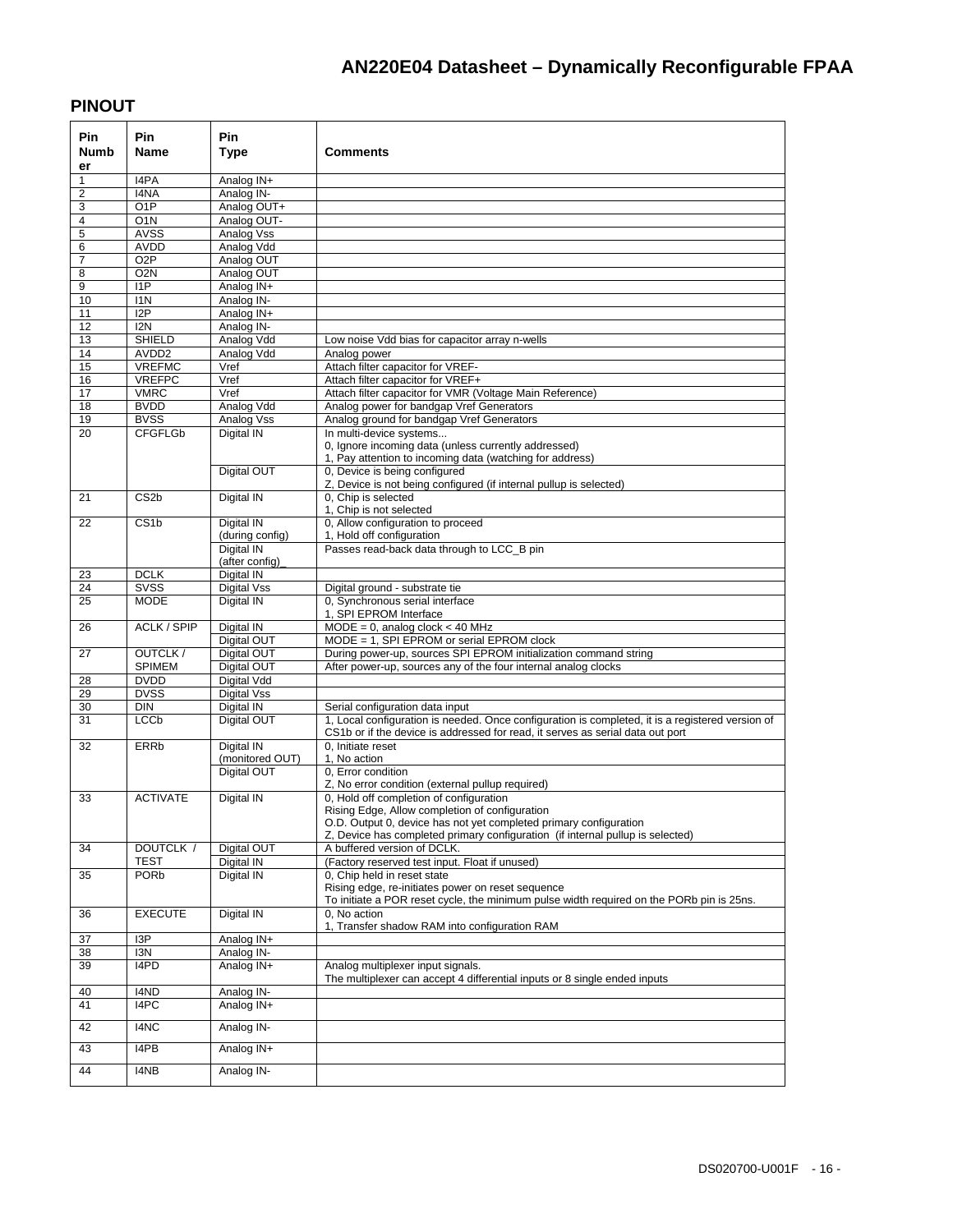#### **MECHANICAL AND HANDLING**

The AN220E04 comes in the industry standard 44 lead QFP package.

Dry pack handling is recommended. The package is qualified to MSL3 (JEDEC Standard, J-STD-020A, Level 3). Once the device is removed from dry pack, 30°C at 60% humidity for not longer than 168 hours is the maximum recommended exposure prior to solder reflow. If out of dry pack for longer than this recommended period of time, then the recommended bake out procedure prior to solder reflow is 24 hours at 125°C.



| S/NI      | SYM            | <b>DIMENSIONS</b> | <b>REMARKS</b>        |
|-----------|----------------|-------------------|-----------------------|
| 1         | Α              | MAX. 2.450        | <b>OVERALL HEIGTH</b> |
| 2         | A1             | MAX. 0.5DO        | <b>STANDOFF</b>       |
| 3         | A2             | 2.000±0.200       | PKG THICKNESS         |
| 4         | D              | 13.200±0.250      | LEAD TIP TO TIP       |
| 5         | D1             | 10.000±0.100      | PKG LENGTH            |
| 6         | E              | 13.200±0.250      | LEAD TIP TO TIP       |
| 7         | E <sub>1</sub> | 10.000±0.100      | PKG WIDTH             |
| 8         | L              | 0.880±0.150       | FODT LENGTH           |
| g         | L1             | 1.600 REF.        | LEAD LENGTH           |
| 10        | Τ              | 0.130~0.230       | FRAME THICKNESS       |
| 11        | O              | በ~ፖ               | LEAD FLAT ANGLE       |
| $12^{12}$ | h              | 0.300~0.450       | WIDTH<br>LEAD.        |
| 13        | e              | 0.800 BASE        | LEAD PITCH            |
| 14        | ccc            | 0.100             | FOOT PLANARITY        |
| 15        | ddd            | 0.100             | POSITION<br>FODT      |

|  |  | N۲<br>Я | ŀ |  |
|--|--|---------|---|--|
|--|--|---------|---|--|

| S/N                                                      | <b>DESCRIPTION</b>                                   |              | SPECIFICATION |  |  |  |  |
|----------------------------------------------------------|------------------------------------------------------|--------------|---------------|--|--|--|--|
| $\mathbf{1}$                                             | GENERAL TOLERANCE.                                   | I DISTANCE   | ±0.100        |  |  |  |  |
|                                                          |                                                      | $±7.5^\circ$ |               |  |  |  |  |
| 2<br>MATTE FINISH ON PACKAGE BODY SURFACE<br>Ra1.5~2.5um |                                                      |              |               |  |  |  |  |
|                                                          | EXPECT EJECTION AND PIN 1 MARKING.                   |              |               |  |  |  |  |
| 3.                                                       | ALL MOLDED BODY SHARP CORNER RADII                   |              | MAX. RO.200   |  |  |  |  |
|                                                          | UNLESS OTHERWISE SPECIFIED.                          |              |               |  |  |  |  |
| 4                                                        | PACKAGE/LEADFRAME MISALIGNMENT (X, Y):               |              | MAX. 0.127    |  |  |  |  |
| 5                                                        | TOP/BTM PACKAGE MISALIGNMENT (X, Y):                 |              | MAX. 0.127    |  |  |  |  |
| 6                                                        | DRAWING DOES NOT INCLUDE PLASTIC OR METAL PROTRUSION |              |               |  |  |  |  |
|                                                          | OR CUTTING BURR.                                     |              |               |  |  |  |  |
|                                                          | COMPLIANT TO JEDEC STANDARD:                         | $MS-022$     |               |  |  |  |  |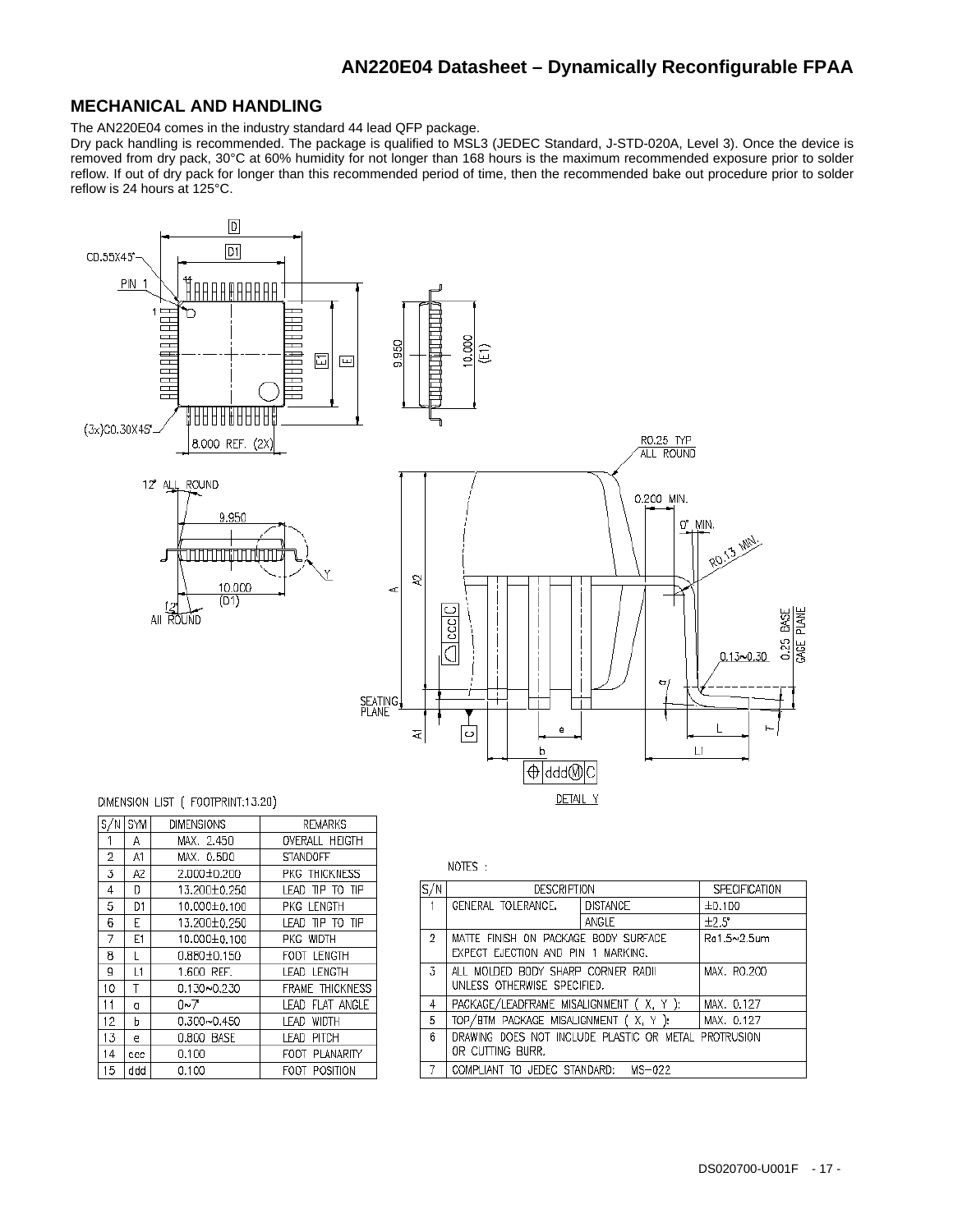#### **MECHANICAL AND HANDLING**

The AN221E04 comes in the industry standard 44 lead MQFP package.

Dry pack handling is recommended. The package is qualified to MSL3 (JEDEC Standard, J-STD-020A, Level 3). Once the device is removed from dry pack, 30°C at 60% humidity for not longer than 168 hours is the maximum recommended exposure prior to solder reflow. If out of dry pack for longer than this recommended period of time, then the recommended bake out procedure prior to solder reflow is 24 hours at 125°C.

**LQFP Package.** devices manufacture from 2010 (See page 17 for older MQFP package Devices Manufactured 2002 to 2009.).



- 1. DIMENSIONS D1 AND E1 D0 NOT INCLUDE MOLD PROTRUSION.<br>ALLOWABLE PROTRUSION IS 0.25 [.010] PER SIDE. D1 AND E1<br>ARE MAXIMUM PLASTIC BODY SIZE DIMENSIONS INCLUDING<br>MOLD MISMATCH.
- 
- MOLD MISMATCH.<br>2. THE TOP PACKAGE BODY SIZE MAY BE SMALLER THAN THE<br>BOTTOM BODY SIZE BY AS MUCH AS 0.15 [.006].<br>3. DRAWING CONFORMS TO JEDEC MS-028 REV. D.
- 

22

11

 $N/2$ 

 $N/4$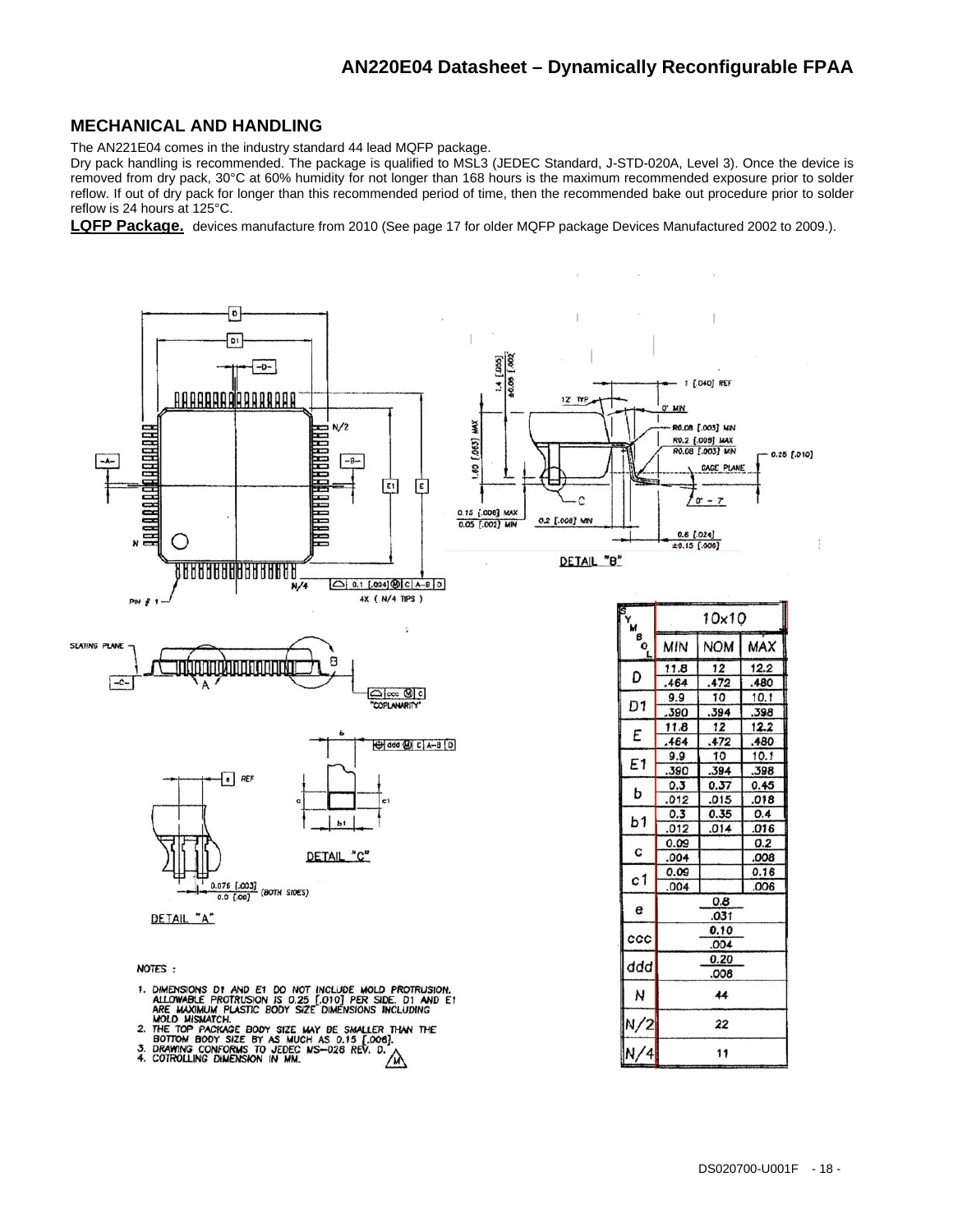#### **Distortion, SINAD and SNR Measurements**

*The following plots give an indication of the Distortion, SINAD and SNR for some representative CAMs.* 

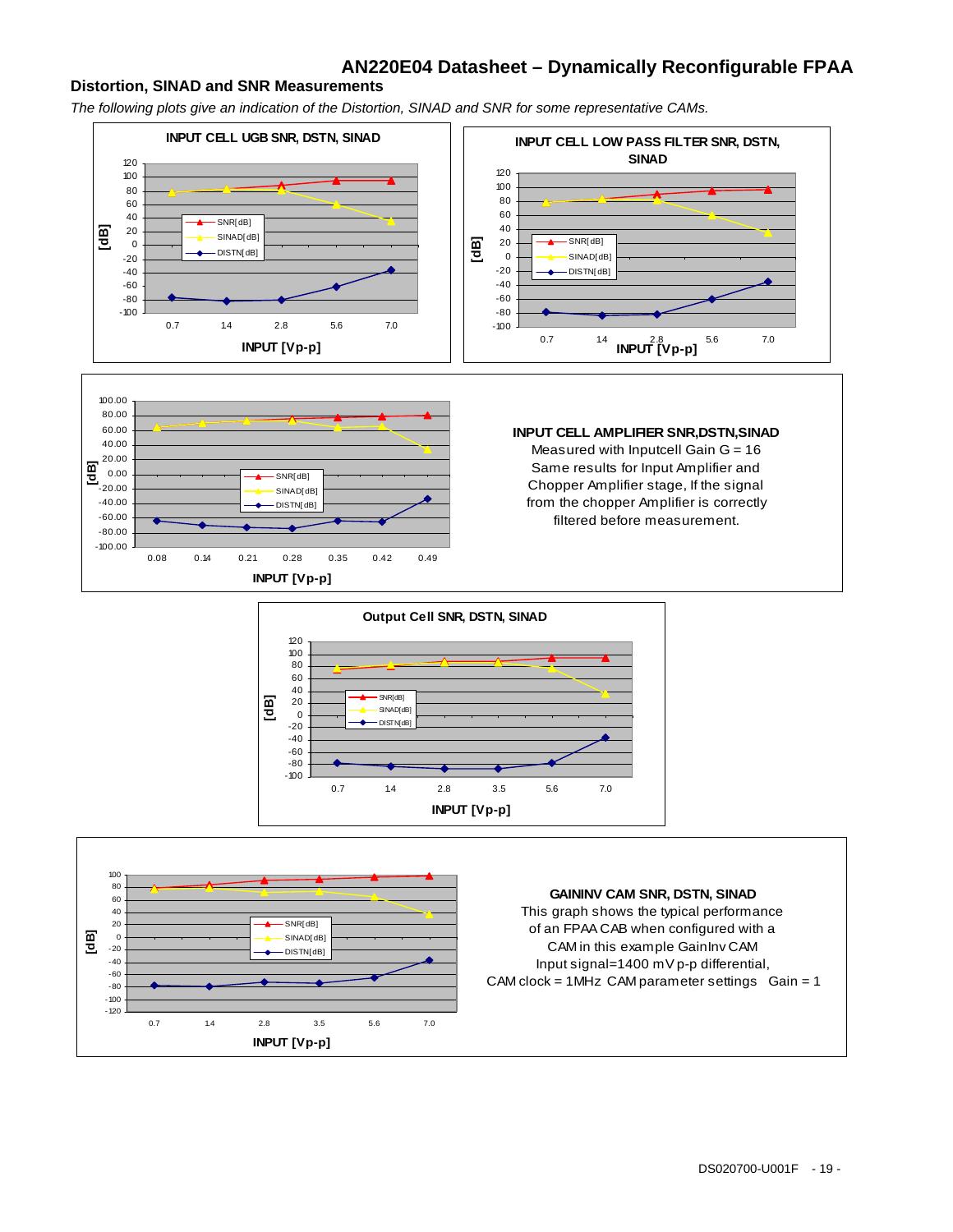#### **Power Supply Rejection Ratio (PSRR) Measurements**

*The following plots give an indication of the PSRR for some representative CAMs.*  AVDD to Power Supply (PS): 5v +/- 0.25v sinusoidal waveform (100 kHz to 1 MHz)





DC 100 1KHz 10KHz 100KHz 1M Hz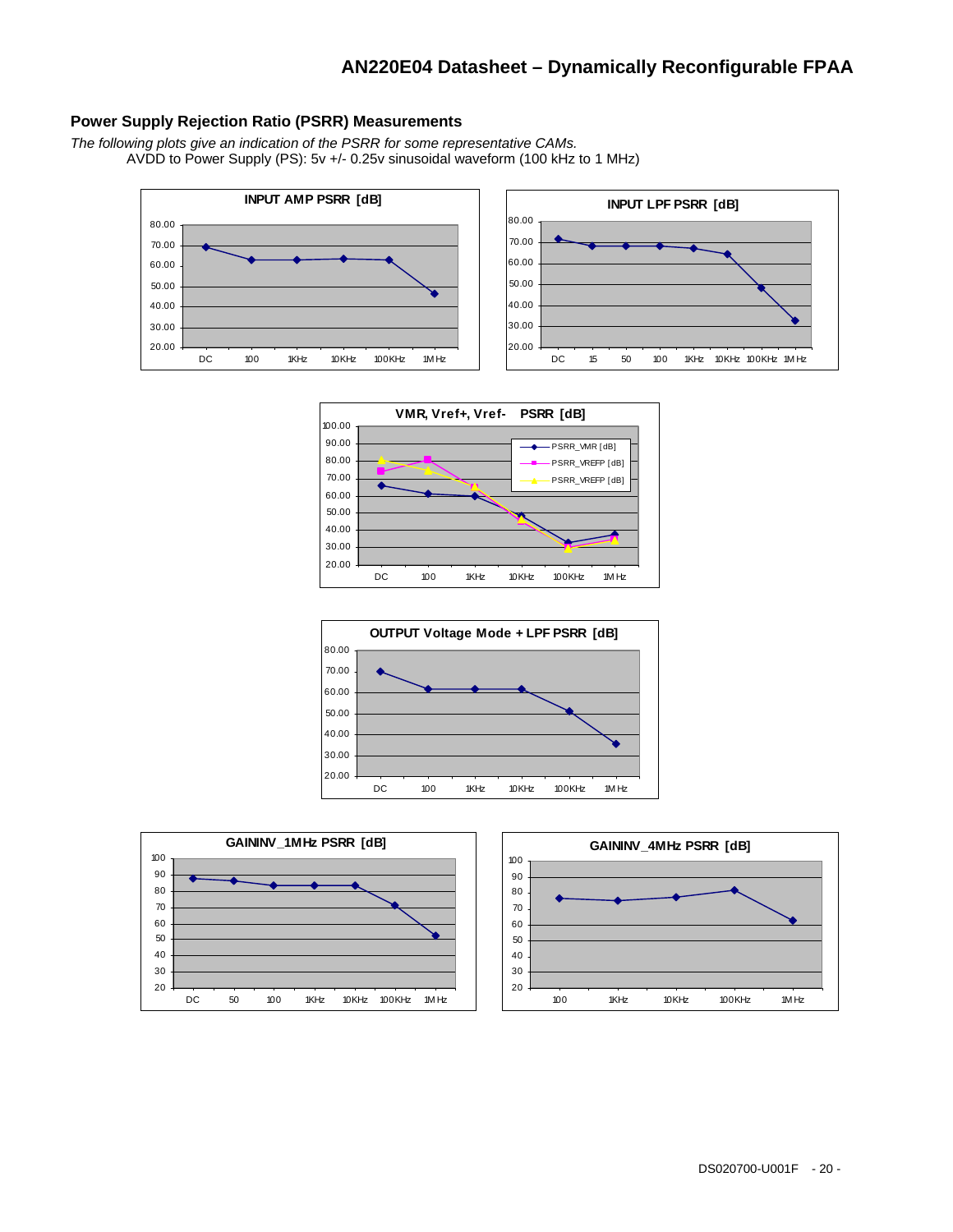*The following is provided for information only, as and when additional characterization data is collected 'noise measurements' will be added formally to the datasheet.* 

#### **Noise And Distortion Observations**

The following plots give an indication of the noise characteristics of Anadigm®s AN220E04 FPAA device. These were done using a simple set-up and in many cases reflect the noise limit of the setup. Actual device noise margins are expected to be better.

*Signal and Noise for the Input Cell (input signal - 50mVp-p differential to the FPAA at 10 kHz)* 



*Signal and Noise for the Output Cell (with a differential input 4V p-p, 660Hz)*